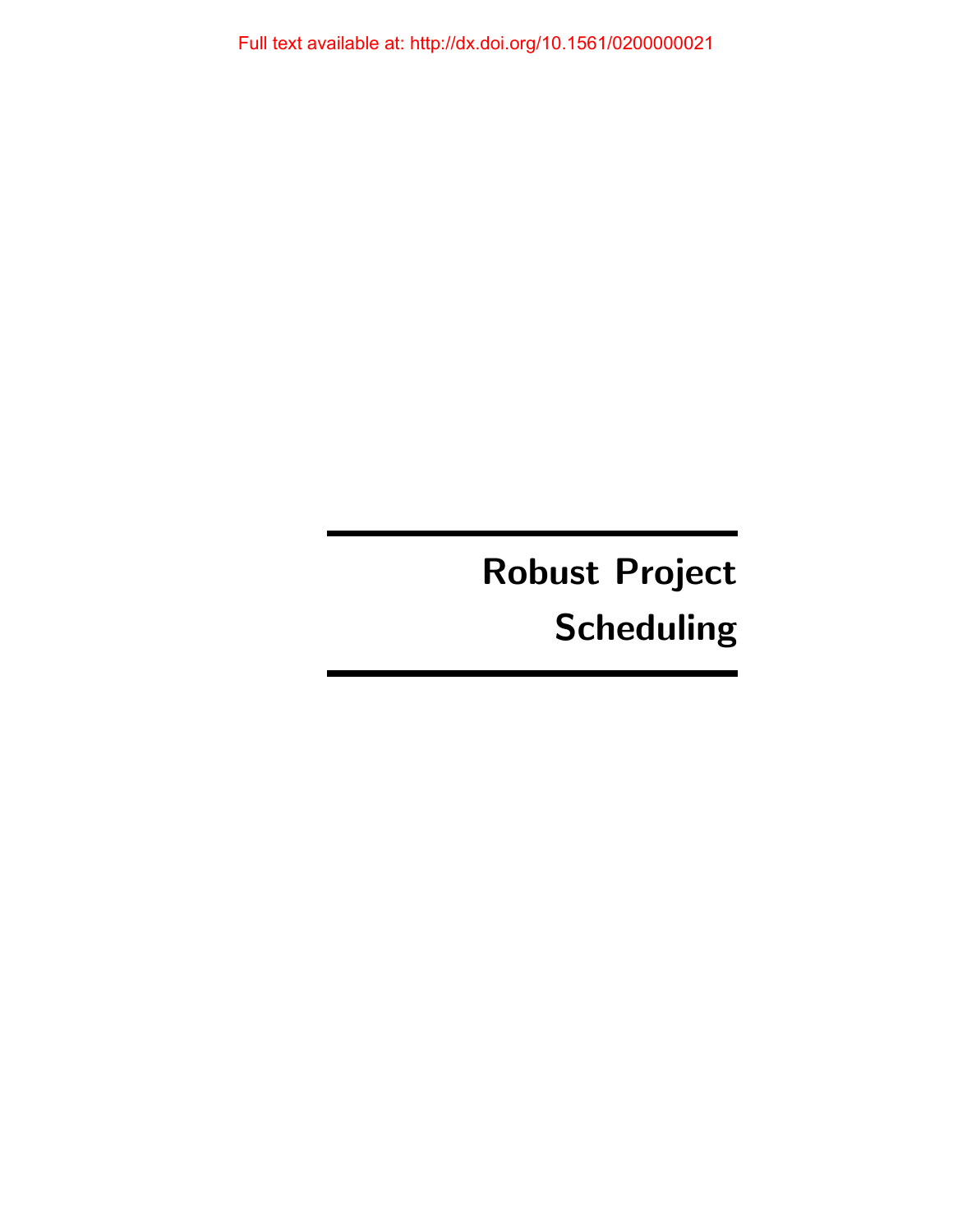# Robust Project Scheduling

### Erik Demeulemeester

Katholieke Universiteit Leuven Belgium erik.demeulemeester@econ.kuleuven.be

### Willy Herroelen

Katholieke Universiteit Leuven Belgium willy.herroelen@econ.kuleuven.be



Boston – Delft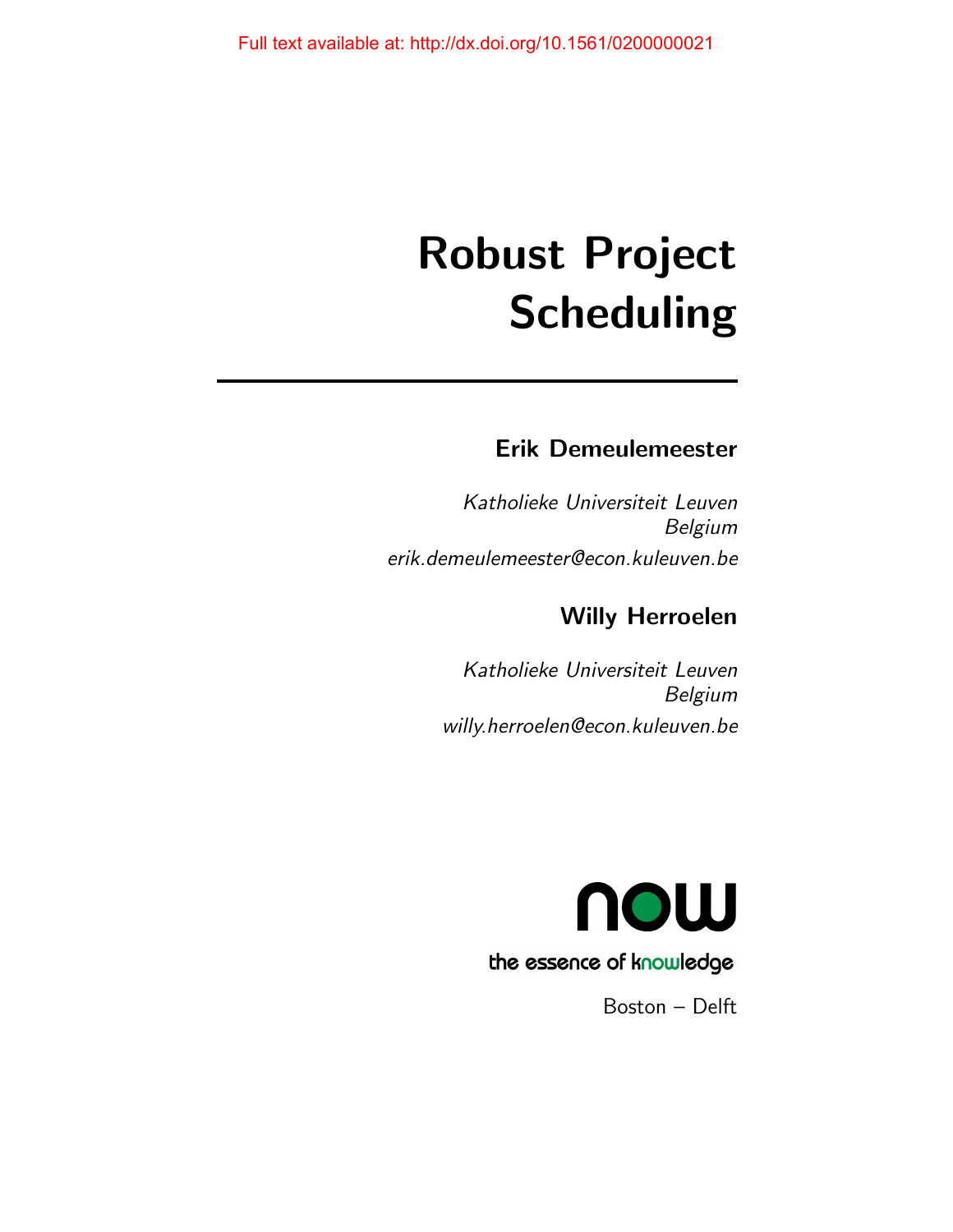### Foundations and Trends ${}^{\text{\textregistered}}$  in Technology, Information and Operations Management

Published, sold and distributed by: now Publishers Inc. PO Box 1024 Hanover, MA 02339 USA Tel. +1-781-985-4510 www.nowpublishers.com sales@nowpublishers.com

Outside North America: now Publishers Inc. PO Box 179 2600 AD Delft The Netherlands Tel. +31-6-51115274

The preferred citation for this publication is E. Demeulemeester and W. Herroelen, Robust Project Scheduling, Foundations and Trends<sup>®</sup> in Technology, Information and Operations Management, vol 3, nos 3–4, pp 201–376, 2009

ISBN: 978-1-60198-434-0 c 2011 E. Demeulemeester and W. Herroelen

All rights reserved. No part of this publication may be reproduced, stored in a retrieval system, or transmitted in any form or by any means, mechanical, photocopying, recording or otherwise, without prior written permission of the publishers.

Photocopying. In the USA: This journal is registered at the Copyright Clearance Center, Inc., 222 Rosewood Drive, Danvers, MA 01923. Authorization to photocopy items for internal or personal use, or the internal or personal use of specific clients, is granted by now Publishers Inc for users registered with the Copyright Clearance Center (CCC). The 'services' for users can be found on the internet at: www.copyright.com

For those organizations that have been granted a photocopy license, a separate system of payment has been arranged. Authorization does not extend to other kinds of copying, such as that for general distribution, for advertising or promotional purposes, for creating new collective works, or for resale. In the rest of the world: Permission to photocopy must be obtained from the copyright owner. Please apply to now Publishers Inc., PO Box 1024, Hanover, MA 02339, USA; Tel. +1-781-871-0245; www.nowpublishers.com; sales@nowpublishers.com

now Publishers Inc. has an exclusive license to publish this material worldwide. Permission to use this content must be obtained from the copyright license holder. Please apply to now Publishers, PO Box 179, 2600 AD Delft, The Netherlands, www.nowpublishers.com; e-mail: sales@nowpublishers.com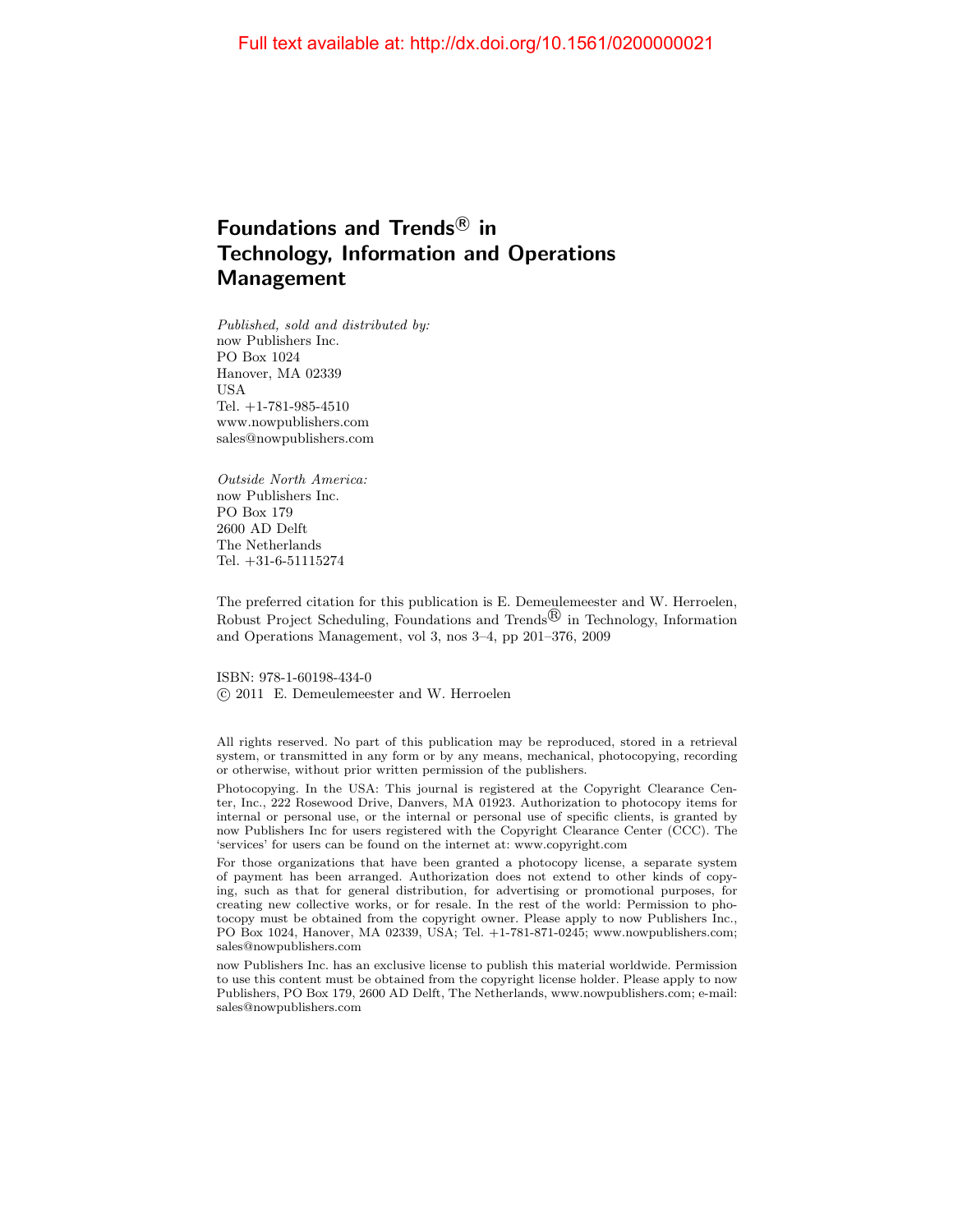## Foundations and Trends<sup>®</sup> in Technology, Information and Operations Management

Volume 3 Issues 3–4, 2009

#### Editorial Board

#### Editor-in-Chief: Charles Corbett

UCLA Anderson School of Management Los Angeles, California 90095-1481 USA charles.corbett@anderson.ucla.edu

#### Editors

Uday Apte (Southern Methodist University) Rajiv Banker (Temple University) Gabriel Bitran (MIT) Roger Bohn (UC San Diego) Gerard Cachon (University of Pennsylvania) Morris Cohen (University of Pennsylvania) Sriram Dasu (University of Southern California) Awi Federgruen (Columbia University) Marshall Fisher (University of Pennsylvania) Art Geoffrion (UCLA) Steve Graves (MIT) Vijay Gurbaxani (UC Irvine) Wallace J. Hopp (Northwestern University)

Ananth Iyer (Purdue University) Sunder Kekre (Carnegie Mellon University) Ton de Kok (Technical University Eindhoven) Panos Kouvelis (Washington University) Christoph Loch (INSEAD) Haim Mendelson (Stanford University) Mohanbir Sawhney (Northwestern University) Avi Seidman (University of Rochester) Josep Valor (IESE Business School) Jo van Nunen (Erasmus University) Garrett van Ryzin (Columbia University) Luk van Wassenhove (INSEAD) Andrew Whinston (University of Texas, Austin) Candice Yano (UC Berkeley)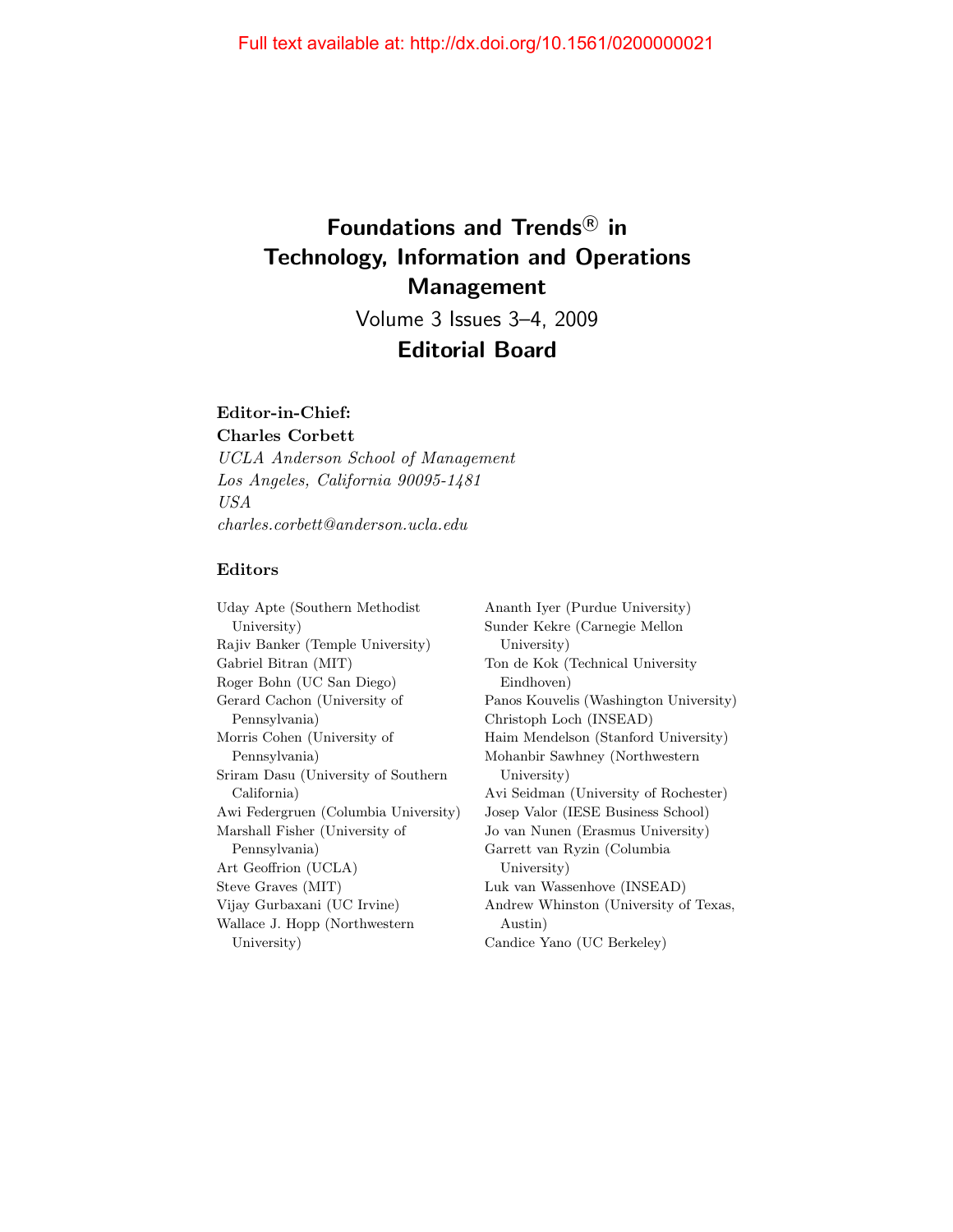### Editorial Scope

Foundations and Trends $^{\circledR}$  in Technology, Information and Operations Management will publish survey and tutorial articles in the following topics:

- B2B Commerce
- Business Process Engineering and Design
- Business Process Outsourcing
- Capacity Planning
- Competitive Operations
- Contracting in Supply Chains
- E-Commerce and E-Business Models
- Electronic markets, auctions and exchanges
- Enterprise Management Systems
- Facility Location
- Information Chain Structure and Competition
- International Operations
- Marketing/Manufacturing Interfaces
- Multi-location inventory theory
- New Product & Service Design
- Queuing Networks
- Reverse Logistics
- Service Logistics and Product Support
- Supply Chain Management
- Technology Management and Strategy
- Technology, Information and Operations in:
	- Automotive Industries
	- Electronics manufacturing
	- Financial Services
	- Health Care
	- Industrial Equipment
	- Media and Entertainment
	- Process Industries
	- Retailing
	- Telecommunications

#### Information for Librarians

Foundations and Trends<sup>®</sup> in Technology, Information and Operations Management, 2009, Volume 3, 4 issues. ISSN paper version 1571-9545. ISSN online version 1571-9553. Also available as a combined paper and online subscription.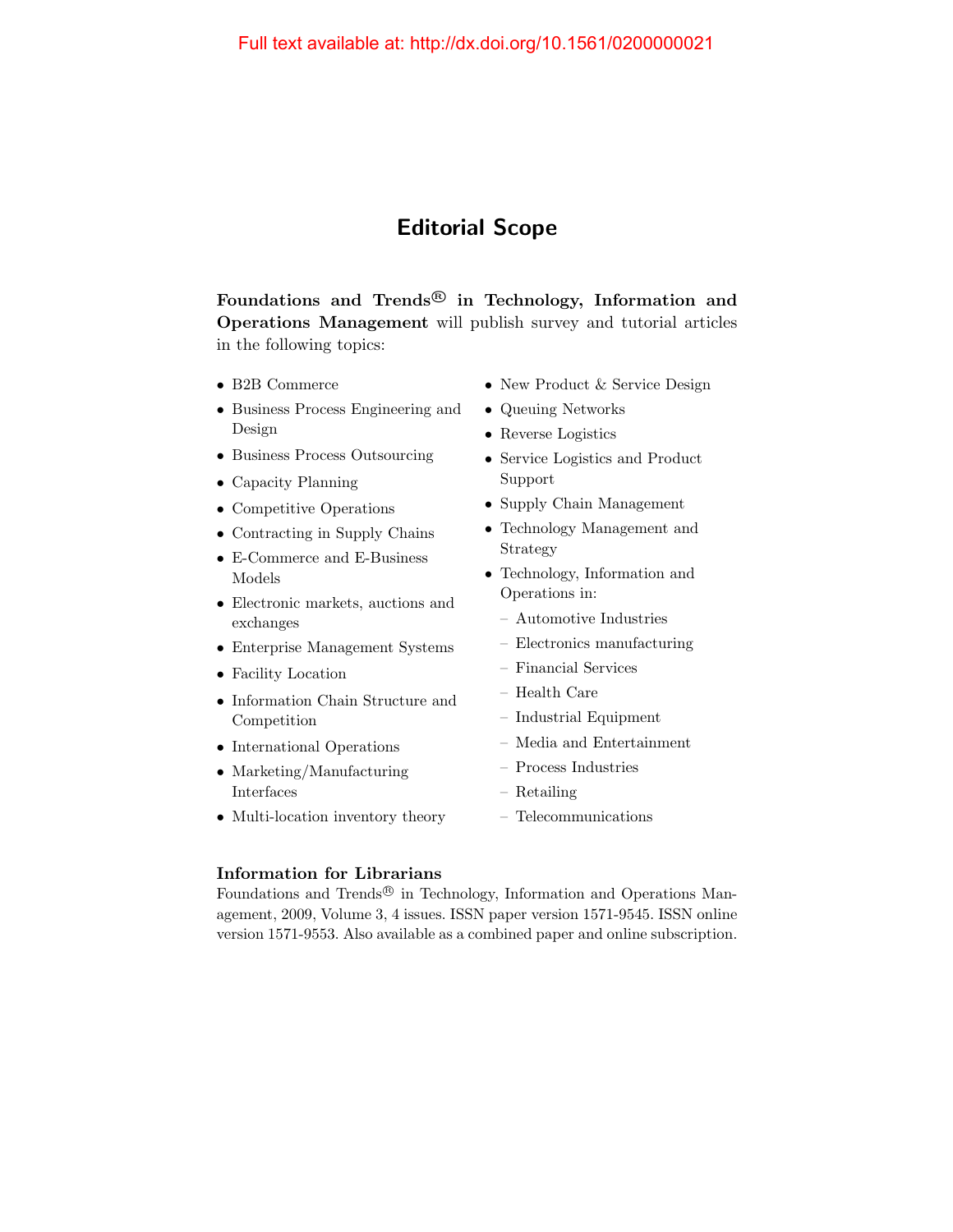Foundations and Trends<br> $^{\circledR}$  in Technology, Information and Operations Management Vol. 3, Nos. 3–4 (2009) 201–376 c 2011 E. Demeulemeester and W. Herroelen DOI: 10.1561/0200000021



### Robust Project Scheduling

### Erik Demeulemeester<sup>1</sup> and Willy Herroelen<sup>2</sup>

<sup>1</sup> Katholieke Universiteit Leuven, Belgium,

erik.demeulemeester@econ.kuleuven.be

<sup>2</sup> Katholieke Universiteit Leuven, Belgium, willy.herroelen@econ.kuleuven.be

#### Abstract

The majority of publications in the extensive literature on resourceconstrained project scheduling focus on a static deterministic setting for which a so-called baseline schedule is computed prior to project execution. In the real world, however, a project may be subject to considerable uncertainty. During the actual execution of a project, the baseline schedule may indeed suffer from disruptive events causing the actually realized activity start times to deviate from the predicted start times that were given in the baseline. This text focuses on robust project scheduling, in particular the development of effective and efficient proactive and reactive scheduling procedures. Proactive scheduling aims at generating robust baseline schedules that carry sufficient protection against possible schedule disruptions that may occur during project execution. Reactive scheduling procedures aim at repairing the baseline schedule when the built-in protection fails during the execution of the project. We discuss the fundamentals of state of the art proactive/reactive project scheduling approaches and, along the lines, discuss key directions for future research.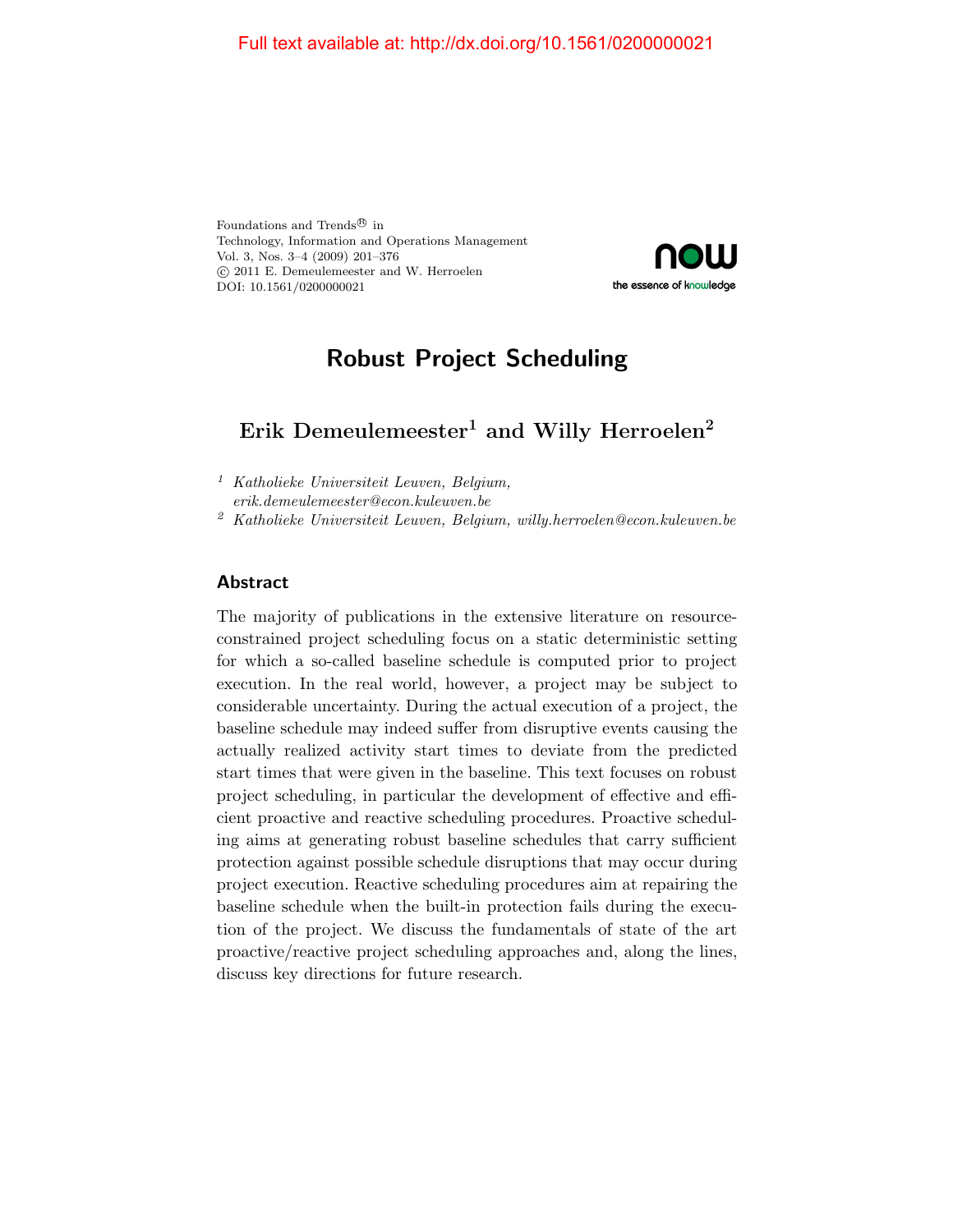### **Contents**

| Introduction<br>$\mathbf{1}$                                       | $\mathbf{1}$ |
|--------------------------------------------------------------------|--------------|
| <b>Temporal Scheduling</b><br>$\mathbf{2}$                         | 9            |
| 2.1<br>Project Network Representation                              | 10           |
| Critical Path Calculation<br>$2.2\,$                               | 11           |
| 2.3<br>Time Uncertainty                                            | 14           |
| Project Planning Software<br>$2.4\,$                               | 17           |
| The Resource Allocation Issue<br>2.5                               | 17           |
| 3<br>The Resource-constrained Project<br><b>Scheduling Problem</b> | 23           |
| Problem Formulation<br>3.1                                         | 25           |
| 3.2 Solution Procedures                                            | 27           |
| <b>Project Scheduling Under Uncertainty</b><br>4                   | 37           |
| Risk Management<br>4.1                                             | 39           |
| Stochastic and Proactive/Reactive Project Scheduling<br>4.2        | 41           |
| <b>Proactive Project Scheduling Under Activity</b><br>5            |              |
| <b>Duration Uncertainty</b>                                        | 49           |
| Robustness Types and Measures<br>5.1                               | 50           |
| Robust Resource Allocation<br>5.2                                  | 53           |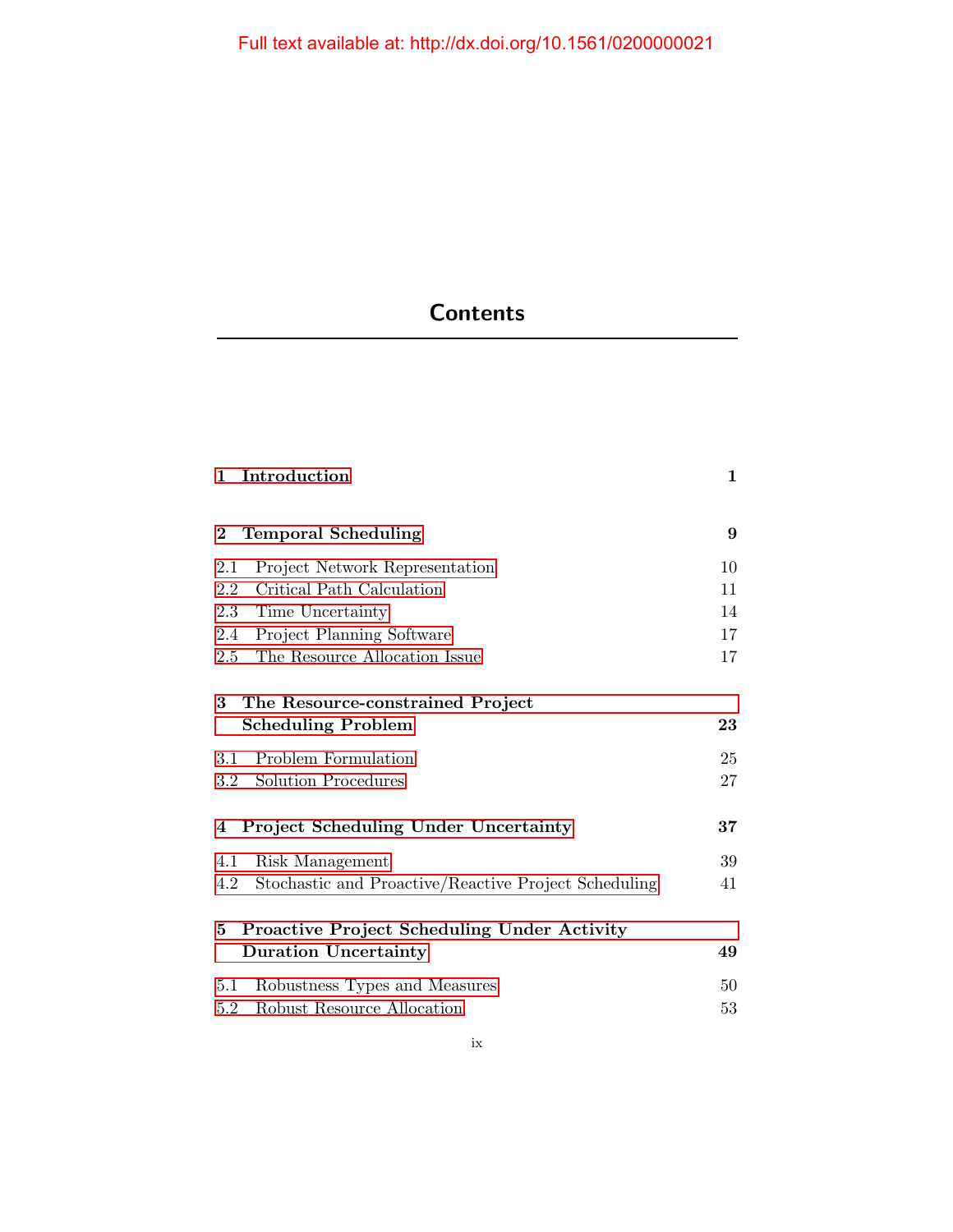| 5.3     | Time Buffering                                      | 64  |
|---------|-----------------------------------------------------|-----|
| 5.4     | The Use of Railway Scheduling                       | 79  |
| $5.5\,$ | Generating Proactive Activity Starting Times        |     |
|         | and a Schedule Execution Policy                     | 84  |
| 5.6     | Conclusion                                          | 88  |
| 6       | <b>Proactive Project Scheduling Under Renewable</b> |     |
|         | <b>Resource Uncertainty</b>                         | 89  |
| 6.1     | The RCPSP Under Renewable Resource Uncertainty      | 90  |
| 6.2     | Proactive Project Scheduling Without                |     |
|         | Uncertainty Information                             | 92  |
| 6.3     | Proactive Project Scheduling Exploiting Advance     |     |
|         | Uncertainty Information                             | 98  |
| 6.4     | Conclusion                                          | 108 |
| 7       | Reactive Project Scheduling and                     |     |
|         | <b>Disruption Management</b>                        | 111 |
|         |                                                     |     |
| 7.1     | Reactive Scheduling Under Time Uncertainty          | 112 |
| 7.2     | Reactive Scheduling Under Resource Uncertainty      | 120 |
| 7.3     | Reactive Scheduling Exploiting Multiple             |     |
|         | <b>Activity Execution Modes</b>                     | 131 |
| 7.4     | Conclusion                                          | 149 |
| 8       | <b>Conclusions and Future Research Avenues</b>      | 151 |
| 8.1     | Generating a Feasible Baseline Schedule             | 154 |
| 8.2     | Protecting the Baseline Schedule                    | 156 |
| 8.3     | Reactive Project Scheduling                         | 162 |
| 8.4     | Global Conclusion                                   | 165 |
|         | References                                          | 167 |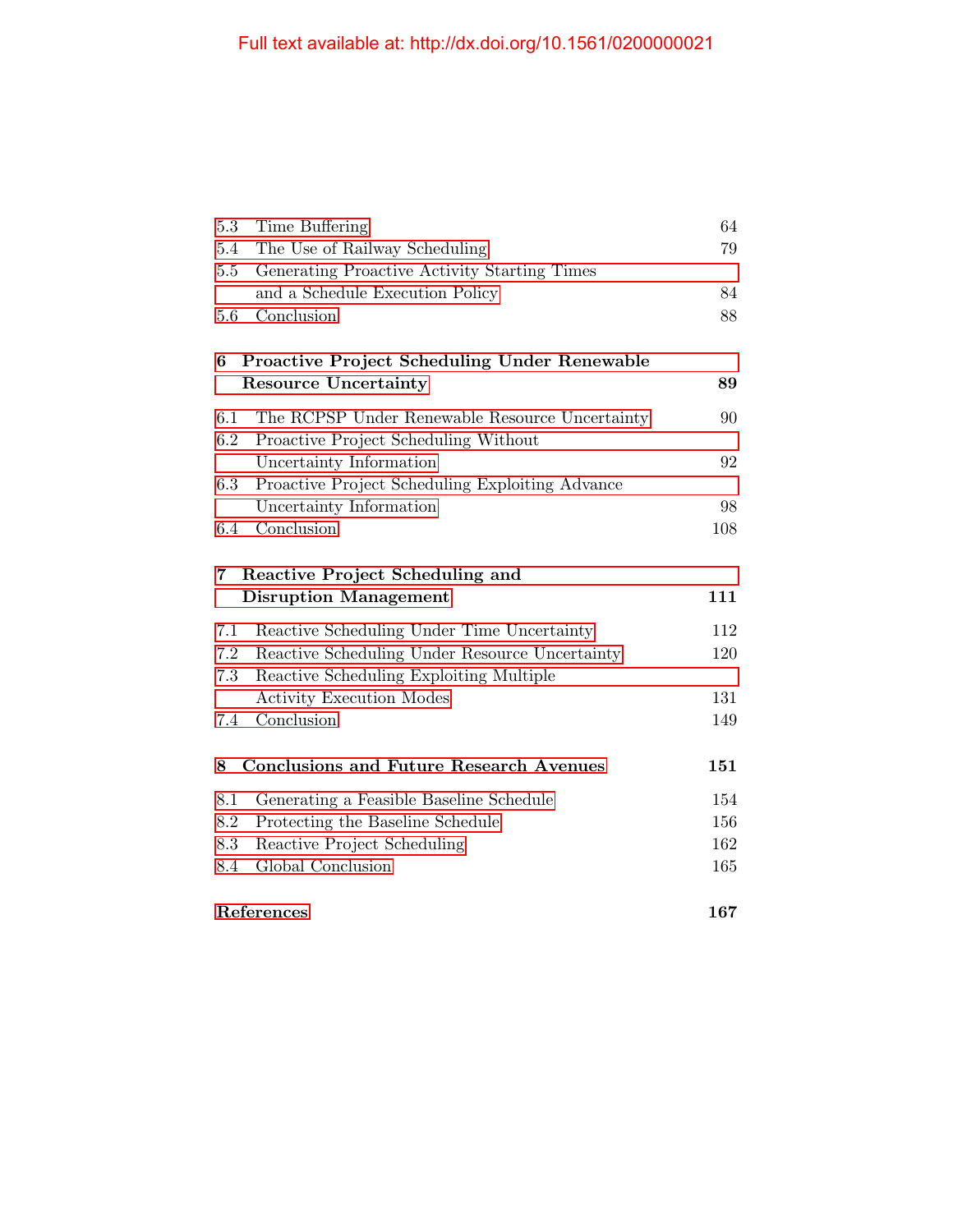<span id="page-8-0"></span>

Scheduling and sequencing is concerned with the optimal allocation of scarce resources to activities over time. More in particular, the *project* scheduling problem involves the scheduling of project activities subject to precedence and/or resource constraints. This scheduling process results in a so-called baseline schedule, which lists for each project activity, a planned starting and finishing time. The baseline schedule serves very important functions [\[6,](#page-16-1) [116\]](#page-23-0). A major function is to allocate resources to the different project activities to optimize some measure of performance. If developed as a feasible finite capacity schedule, there exists at least one capacity-feasible resource allocation for the work planned and the baseline schedule allows one to identify peak and low capacity requirement periods. The baseline schedule also serves as a basis for planning external activities, such as material procurement and committing to shipping due dates to customers. Such visibility of future actions is of crucial importance within the inbound and outbound supply chain. Especially in multi-project environments, one needs to determine before the start of the project a schedule that is in accord with all parties involved, be it clients and suppliers, workers and other resources. It may be necessary to agree on a time window for work to be done by subcontractors and to organize the resources to best support a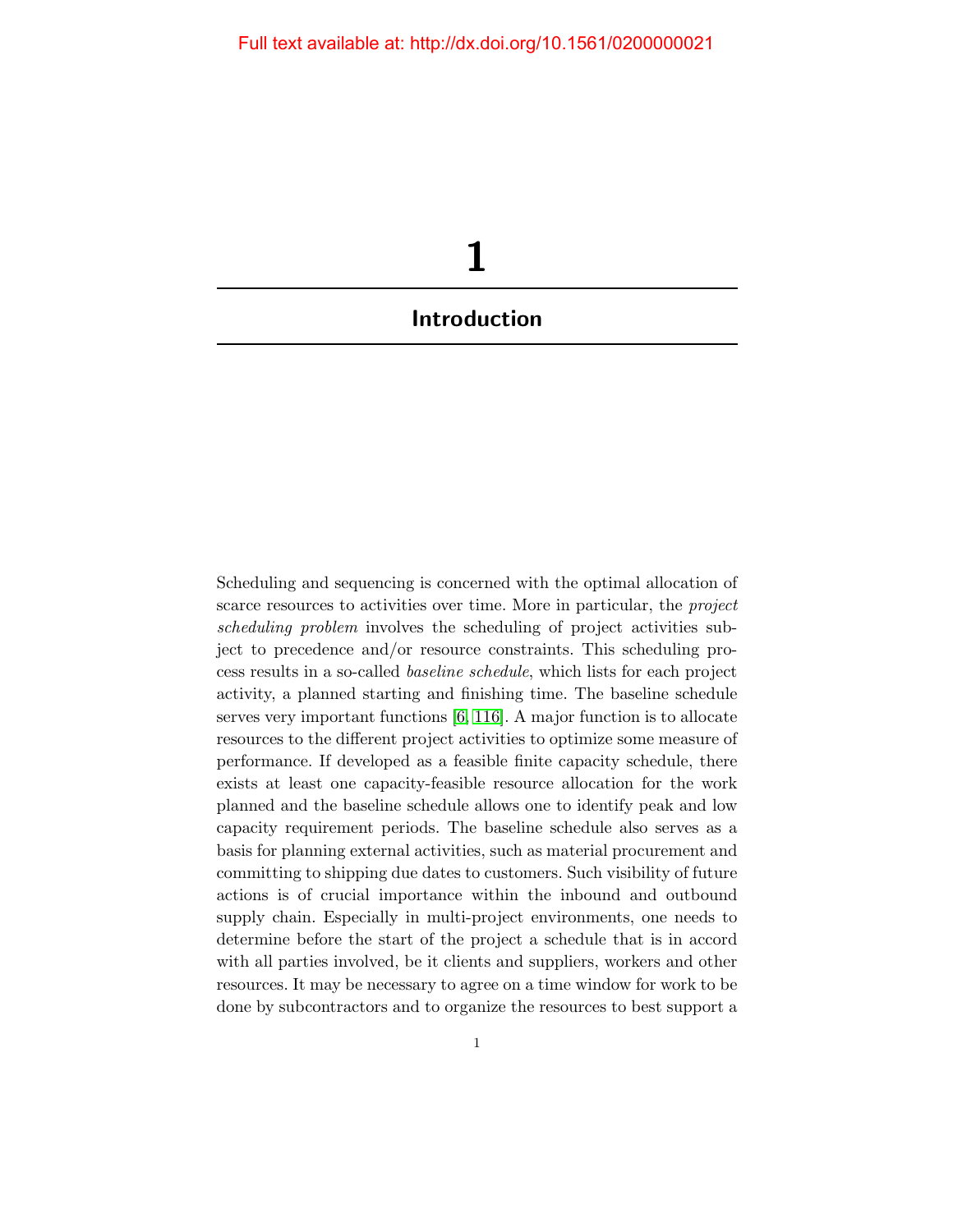#### 2 Introduction

smooth schedule execution. Current communication technology such as the Internet allows companies to share their project schedules with their subcontractors and suppliers on a continuous basis, with the expectation that the subcontractors and suppliers will use this information to provide just-in-time deliveries. Reliable baseline schedules enable organizations to estimate the completion times of their projects and take corrective action when needed. They allow for scheduling and resource allocation decisions that in turn should allow quoting competitive and reliable due dates [\[75\]](#page-21-0).

The project scheduling problem has been the subject of extensive research since the late 1950s leading to an impressive amount of literature. Recent project scheduling textbooks include Demeulemeester and Herroelen [\[46\]](#page-19-0), Dorndorf [\[48\]](#page-19-1), Klastorin [\[89\]](#page-21-1), Klein [\[90\]](#page-21-2), Neumann et al. [\[124\]](#page-24-0), and Schwindt [\[145\]](#page-25-0). Review articles have been published by Brucker et al. [\[19\]](#page-17-0), Hartmann and Briskorn [\[65\]](#page-20-0), Herroelen et al. [\[71\]](#page-20-1), Kolisch and Padman [\[96\]](#page-22-0), Ozdamar and Ulusoy [\[127\]](#page-24-1), and Weglarz et al. [\[168\]](#page-26-0). Over the years, a wide variety of commercialized project management software packages have been released and put to use in practical project settings [\[34,](#page-18-0) [94,](#page-22-1) [114,](#page-23-1) [154,](#page-25-1) [155\]](#page-25-2). Despite all these efforts, many publications have documented projects that went wildly over budget or dragged on long past their originally scheduled completion date [\[17,](#page-17-1) [51,](#page-19-2) [52\]](#page-19-3).

Ensuring project success, delivering projects on time, within budget and according to specifications, still seems to be notoriously difficult. Often, the root cause for many of these failures can be traced back to ineffective project planning and scheduling [\[39,](#page-18-1) [69\]](#page-20-2). Who is to blame?

First, it cannot be denied that the popular project management literature and professional project management organizations seem to adhere rather little importance to the resource-constrained project scheduling issue. The majority of popular project management textbooks and project planning sections in operations management textbooks leave some room for the discussion of temporal scheduling (the computation of the earliest and latest start times and slack values of the project activities using the common critical path method (CPM) and/or PERT (Project Evaluation and Review Technique) [\[86,](#page-21-3) [113\]](#page-23-2)), but do not excel in dwelling deeply on the resource scheduling issue.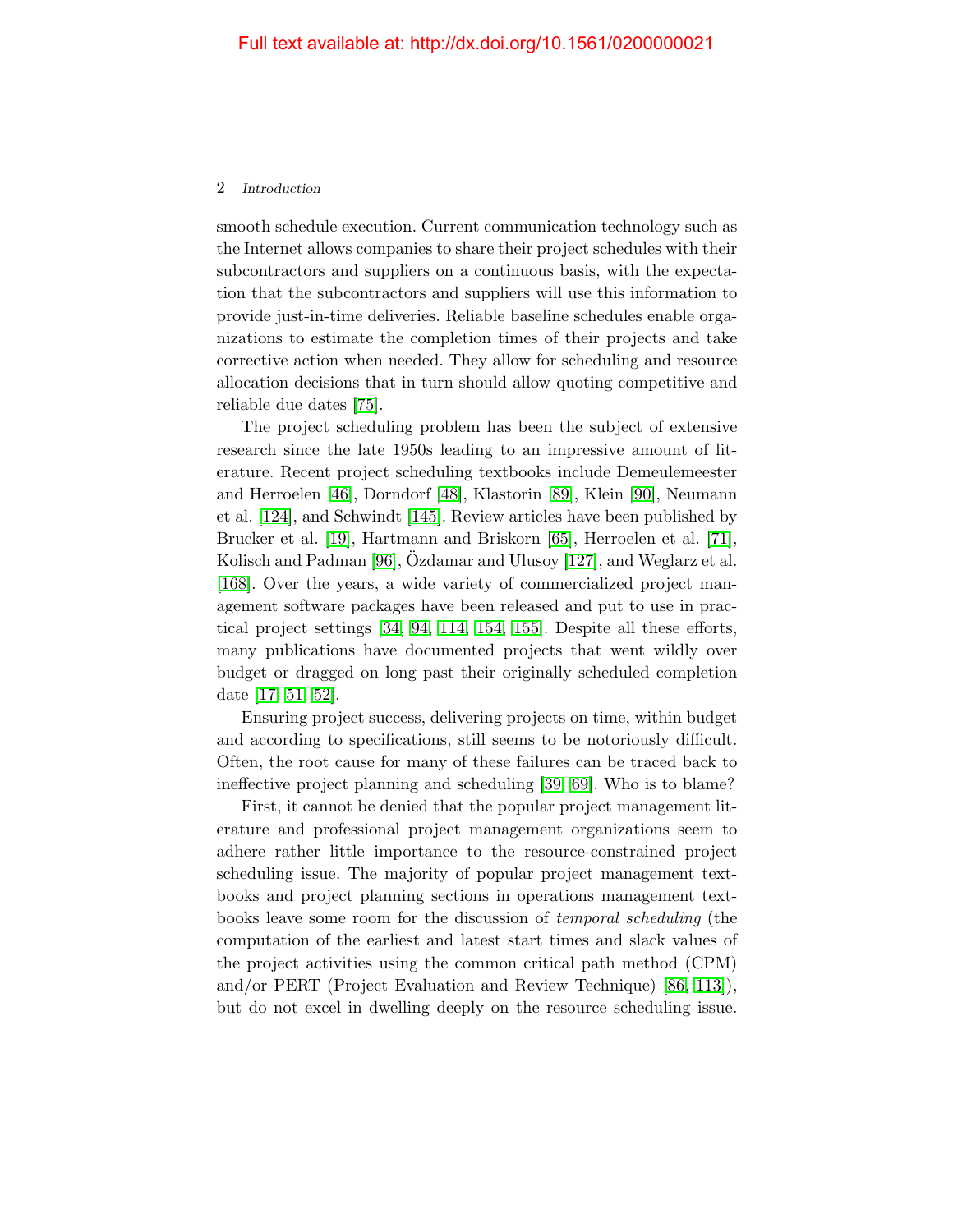In doing so, they leave the impression that it is not that important which methodology is used to generate precedence and resource feasible baseline schedules. Some authors go very far in their denial of project scheduling importance. Goldratt [\[57,](#page-20-3) p. 217] argues that project scheduling procedures do not matter at all because "in each case the impact on the lead time of the project is very small."

As a result, it does not come as a surprise to find that in practice, project management teams generate project baseline schedules, often using commercially available project planning software, using the simple critical path methodology, focusing on the notion of the critical path as the longest path in the project network. The baseline schedule reflects the planned activity start times computed as the result of a longest path computation that solely relies on the planned duration of the project activities and their mutual sequence dependence as determined by the precedence relations expressed in the project network. Surveys conducted among companies operating in various industrial sectors [\[33,](#page-18-2) [39\]](#page-18-1)) reveal that (a) information systems for project planning are mainly used for communication and representation, rather than for optimization, and (b) that software users have limited knowledge of the software tool they are using and of project planning and control in general.

Second, the majority of the extensive research literature on resourceconstrained project scheduling (see Herroelen [\[69\]](#page-20-2)) focuses on a deterministic setting, where activity durations, resource requirements and resource availabilities are known with certainty and where the problem reduces to the development of a workable baseline schedule that satisfies both the precedence and resource constraints and that is "optimized" for a single scheduling objective (most often the project duration). During execution, however, a project is subject to considerable uncertainty, which may lead to numerous schedule disruptions. This uncertainty stems from a number of possible sources: activities may take more or less time than originally estimated, resources may become unavailable, material supplies may arrive behind schedule, ready times and due dates may have to be modified, new activities may have to be incorporated or activities may have to be abandoned due to changes in the project scope, etc.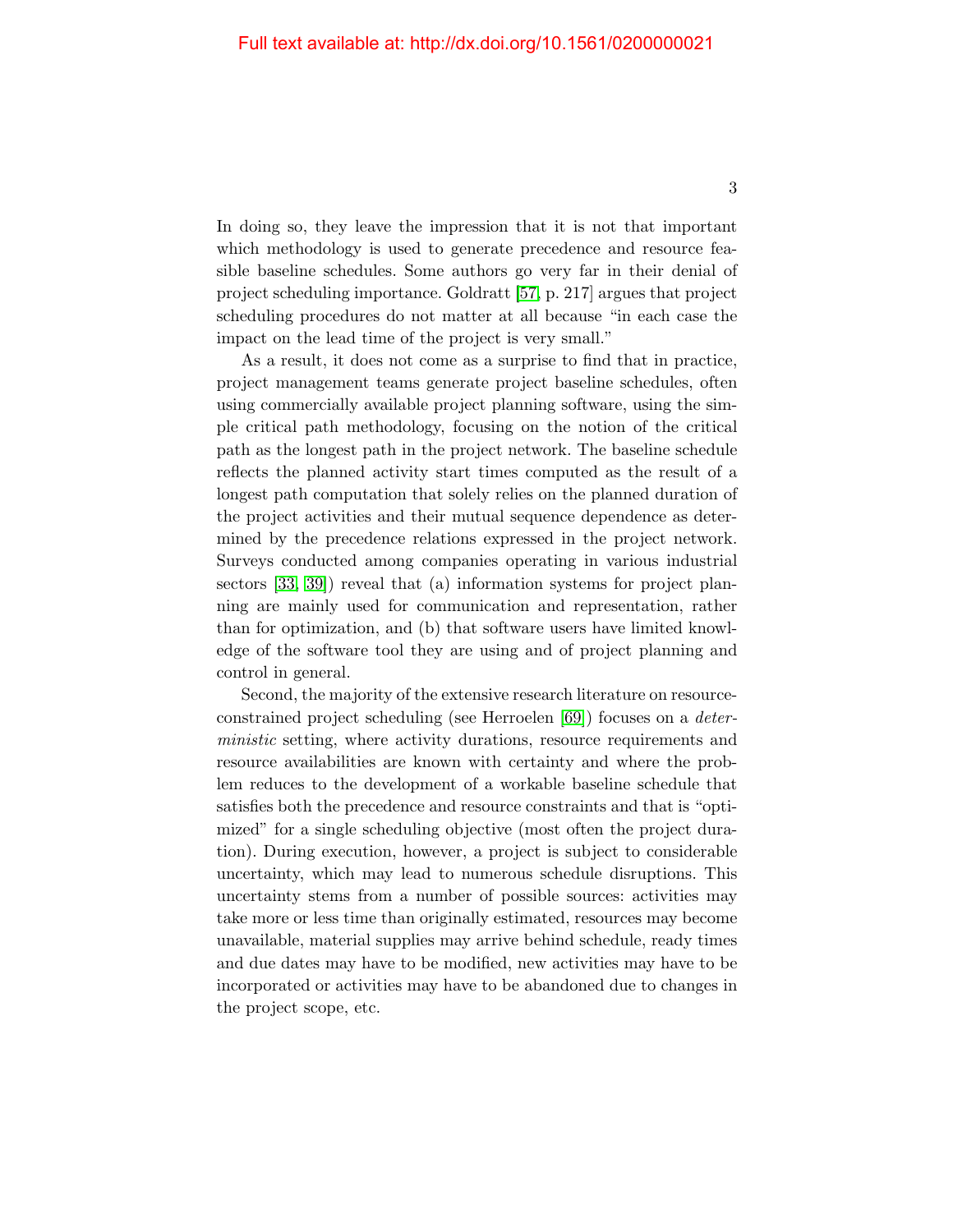#### 4 Introduction

Recently, the recognition that uncertainty lies at the heart of project planning induced a number of renewed research efforts in the field of project scheduling under uncertainty. The major objective of this publication is to review the fundamentals of robust project scheduling through the deployment of proactive/reactive project scheduling procedures.

Proactive/reactive project scheduling procedures try to cope with schedule disruptions that may occur during project execution using a three-stage process: (a) the generation of a precedence and resource feasible baseline schedule, (b) protecting the baseline schedule against disruptions that may occur during project execution, and (c) deploying a reactive scheduling procedure to repair the baseline schedule during project execution when needed.

We will elaborate on the three-stage scheduling process in the subsequent six sections of this text.

The generation of a feasible baseline schedule is covered in Sections [2](#page--1-0) and [3.](#page--1-0) It is still common practice in many industries that companies and contractors rely on the critical path calculations applied in CPM or PERT to generate the baseline schedule for a project [\[69\]](#page-20-2). In doing so, the baseline schedule is commonly generated using commercially available project planning software packages. The baseline schedule reflects predicted activity start times that are computed through a straightforward critical path analysis that solely relies on the planned deterministic or expected durations of the project activities as well as their mutual sequence dependence as determined by the precedence relations expressed in the project network.

Temporal scheduling, the generation of precedence feasible (early and late start) schedules using CPM or PERT is discussed in Section [2.](#page--1-0) As indicated in the CPM and PERT entries in Table [1.1,](#page-13-0) this type of temporal scheduling does not take into account existing resource constraints and the temporal schedules are commonly generated without any built-in protection against disruptions that may be caused by anticipated risk factors [\[32,](#page-18-3) [33,](#page-18-2) [39,](#page-18-1) [69,](#page-20-2) [77,](#page-21-4) [76,](#page-21-5) [72\]](#page-20-4).

Section [3](#page--1-0) focuses on the *resource management* issue (the RCPSP entry in Table [1.1\)](#page-13-0) and the state of the art in generating baseline schedules that are not only precedence but also resource feasible. We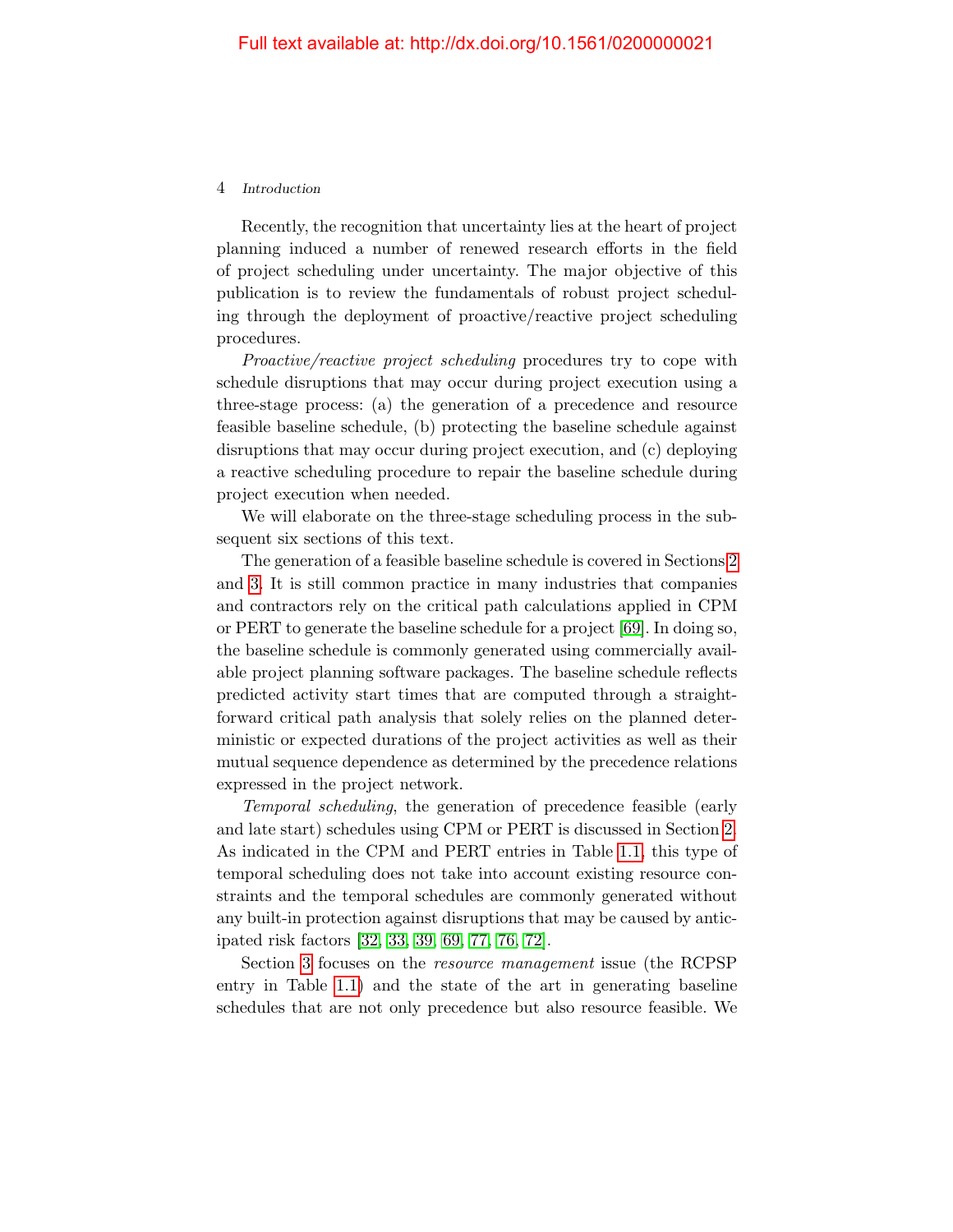introduce the fundamental deterministic resource-constrained project scheduling problem (RCPSP) that lies at the heart of the resource leveling procedures applied by commercial project planning software. We elaborate on the basics of the heuristic approaches that are commonly deployed in practice for its solution.

In Section [4,](#page--1-0) we focus on *project scheduling under uncertainty*. We discuss two major types of uncertainties that can be identified, assessed, and managed properly: time uncertainties and resource uncertainties. Coping with these types of known unknowns will be the major concern in this text. We first introduce the basics of stochastic project scheduling (the SRCPSP entry in Table [1.1\)](#page-13-0). Stochastic project scheduling suffers from the major drawback that no fixed baseline schedule is generated in advance of project execution. Scheduling decisions are dynamically taken using so-called scheduling policies. The proactive procedures discussed in the next two sections do not share this drawback in that they try to protect a baseline schedule against time and resource uncertainty.

Procedures for protecting baseline schedules against time uncertainty are dealt with in Section [5.](#page--1-0) We introduce the main schedule robustness measures used in this text and analyze two approaches for improving the stability of the feasible input schedule: robust resource allocation and time buffer insertion.

Robust resource allocation (the "robust resource allocation" entry in Table [1.1\)](#page-13-0) boils down to the generation of a so-called resource flow network, which describes the way in which the individual renewable resource units are transferred between the activities in a baseline schedule. Our analysis will focus on the description of one of the most workable resource allocation procedures, known under the acronym MABO (myopic activity-based optimization).

Time buffering implies the insertion of time buffers at well-chosen locations in the schedule in an effort to prevent as much as possible the propagation of disruptions throughout the schedule. We review the logic of the popular commercially available critical chain scheduling method (the "quality robustness: critical chain" entry in Table [1.1\)](#page-13-0) and reveal the need for more advanced proactive scheduling approaches (the "solution robustness: exact and suboptimal procedures" entry in

5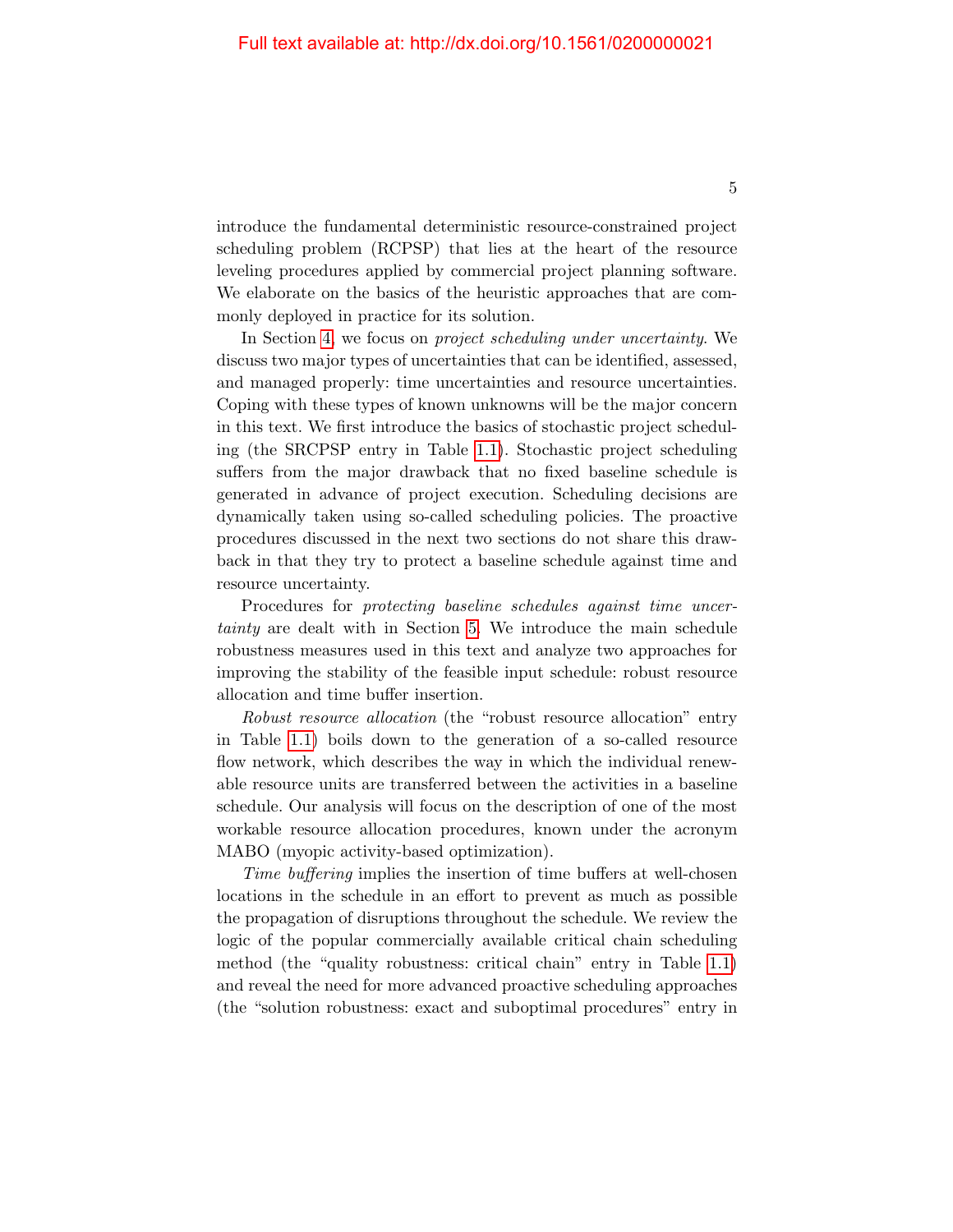<span id="page-13-0"></span>6 Introduction

|          | Multi-mode  | disruptions<br>resource<br>Time/           | procedures<br>Dedicated                                                                                                                                                              |
|----------|-------------|--------------------------------------------|--------------------------------------------------------------------------------------------------------------------------------------------------------------------------------------|
| Reactive |             | disruption<br>General<br>types             | MIP/CP<br>Hybrid                                                                                                                                                                     |
|          | Single mode | uncertainty<br>Resource                    | procedure<br>Heuristics<br>Exact                                                                                                                                                     |
|          |             | uncertainty<br>Time                        | Sampling<br>WET                                                                                                                                                                      |
|          | Proactive   | uncertainty<br>Resource                    | information<br>information<br>uncertainty<br>No advance<br>Advance                                                                                                                   |
|          |             | uncertainty<br>Time                        | robustness:<br>suboptimal<br>robustness:<br>procedures<br>exact and<br>allocation<br>resource<br>critical<br>$\mathop{\rm Quality}\nolimits$<br>Solution<br>$_{\rm chain}$<br>Robust |
|          |             | ministic uncertainty<br>Stochastic<br>Time | <b>SRCPSP</b><br>PERT                                                                                                                                                                |
|          |             | Deter-                                     | CPM                                                                                                                                                                                  |
|          |             |                                            | Considers RCPSP<br>resources<br>resources<br>Ignores                                                                                                                                 |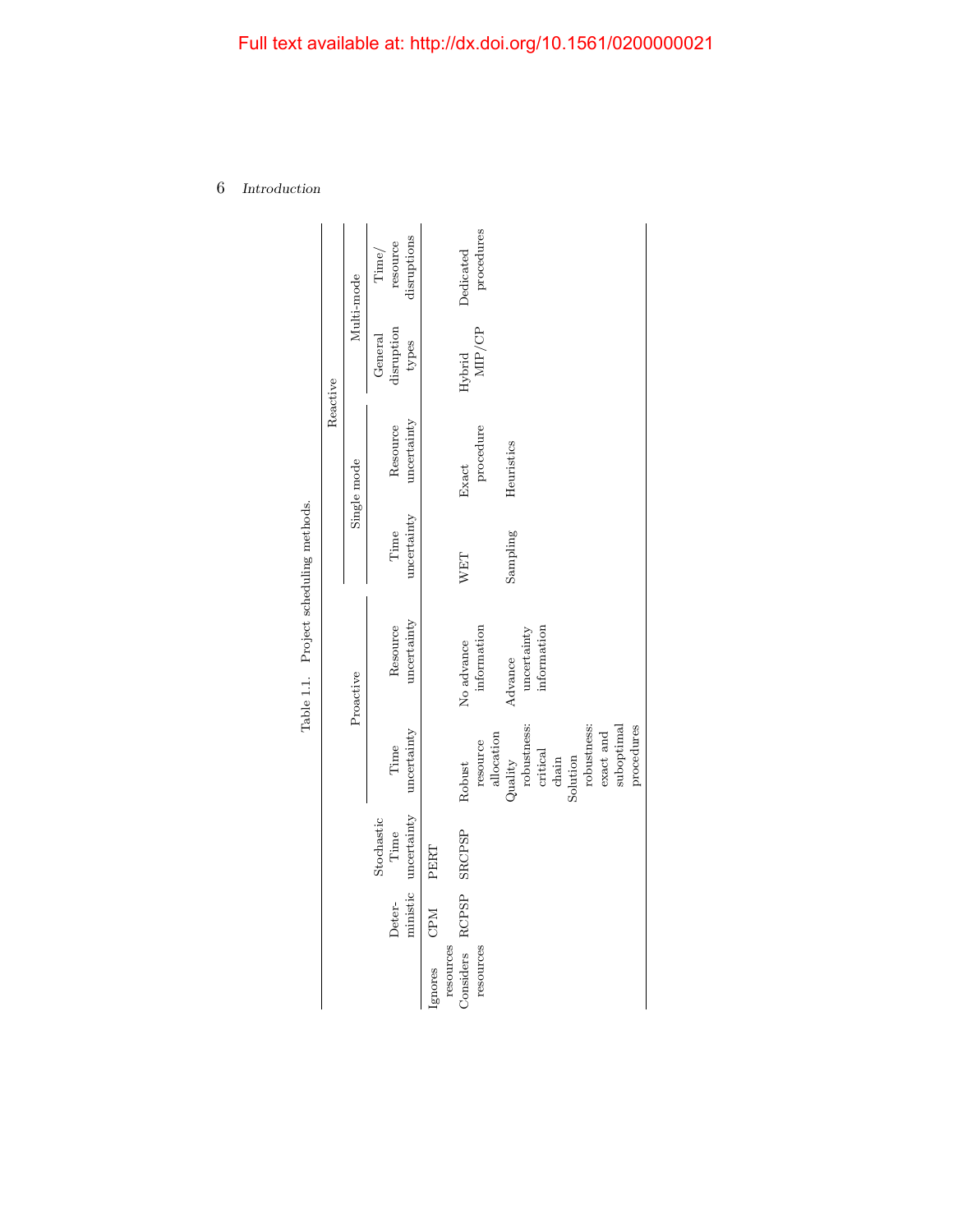Table [1.1\)](#page-13-0) that do exploit the uncertainty information made available by a well-taken schedule risk analysis. We provide sufficient room for describing the logic of the starting time criticality heuristic as a representative of an inherently simple and practically applicable time buffer insertion procedure. Critical chain scheduling assumes that activities are started as soon as possible (roadrunner scheduling) while the other discussed buffering procedures assume railway scheduling, i.e., never starting activities earlier than their planned starting time in the baseline. We discuss the results of a computational experiment set up to determine which procedure has the best performance. We conclude the section with a description of an integrated proactive scheduling procedure that combines the good things of stochastic and proactive project scheduling.

Proactive project scheduling under *renewable resource uncertainty* is covered in Section [6.](#page--1-0) We distinguish between procedures that use surrogate stability objective functions without relying on available uncertainty information (the "no advance information" entry in Table [1.1\)](#page-13-0) and procedures that exploit historical information regarding either potential sources of uncertainty or the probability distributions describing the possible outcomes for each source of uncertainty (the "advance uncertainty information" entry in Table [1.1\)](#page-13-0). We explore the use of so-called resource slack through the insertion of resource buffers and describe a convenient way to translate resource availability uncertainty into activity duration uncertainty. We conclude the section by describing the logic of a tabu search buffer insertion procedure.

Section [7](#page--1-0) will be devoted to a discussion of *reactive scheduling pro*cedures that can be launched when the baseline schedule, despite its built-in protection, breaks and needs to be repaired. We focus on reactive scheduling in single activity mode environments where the project activities can only be executed in a single execution mode (the "single mode" column in Table [1.1\)](#page-13-0) and reactive scheduling in situations where multiple possible execution modes can be identified for the project activities (the "multi-mode" column in Table [1.1\)](#page-13-0). For the single-mode case, we distinguish between procedures dealing with time uncertainty (the "WET" and "sampling" entries in Table [1.1\)](#page-13-0) and procedures dealing with resource uncertainty (the "exact procedure" and "heuristics"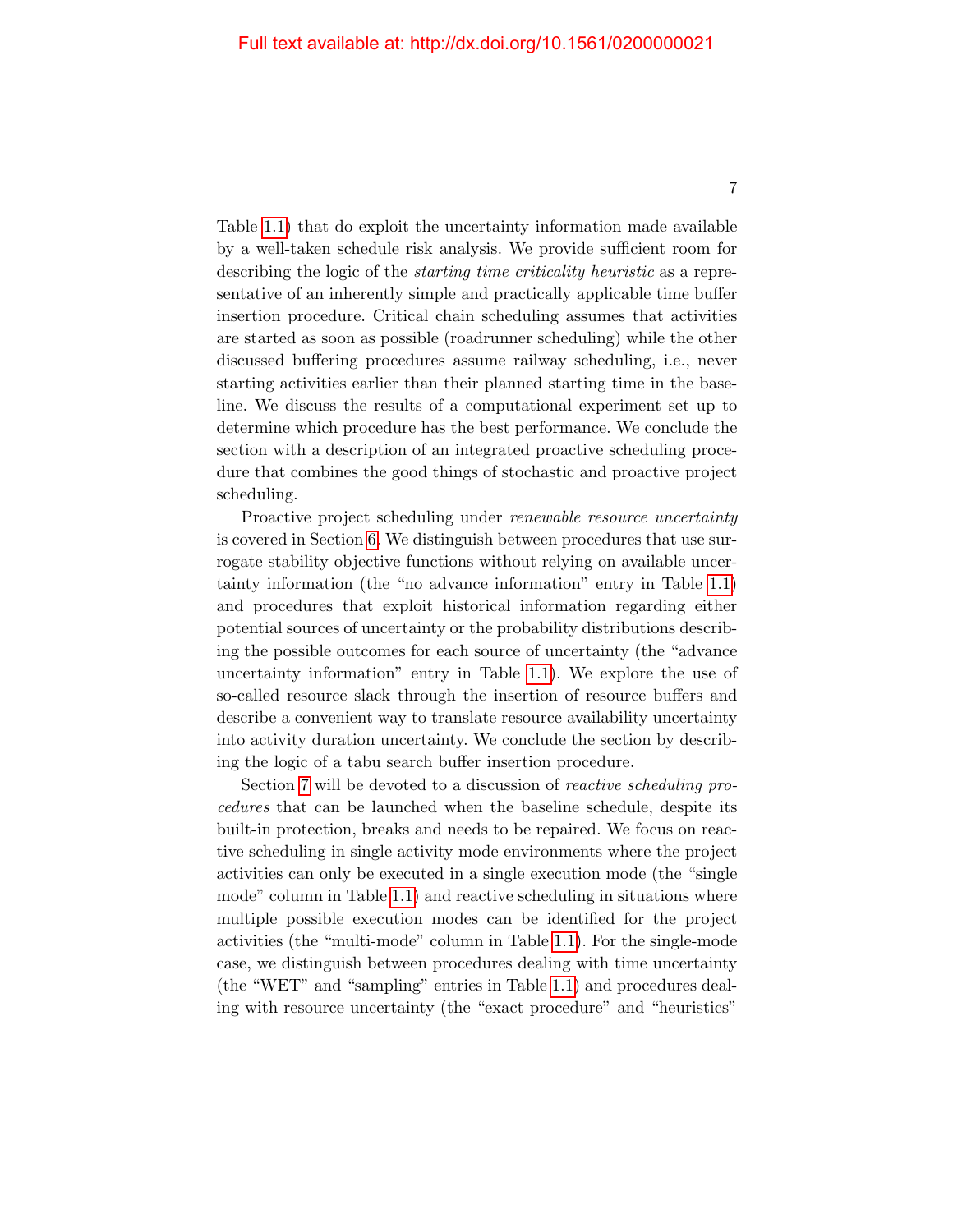#### 8 Introduction

entries in Table [1.1\)](#page-13-0). For the multi-mode case, we discuss an approach dealing with multiple disruption types (the hybrid mixed-integer programming/constraint programming approach indicated in the "hybrid MIP/CP" entry in Table [1.1\)](#page-13-0) and conclude with a description of a number of exact and suboptimal procedures for both activity duration and resource disruptions (the "dedicated procedures" entry in Table [1.1\)](#page-13-0).

Section [8](#page--1-0) revisits the material discussed in previous sections, reviews our major findings, and identifies some future research areas.

The audience we aim at in this text can be described as the "informed newcomer." Material currently dispersed over numerous research publications is brought together within a unified comprehensive framework. Recent research findings that were not yet covered in previously published survey articles [\[70,](#page-20-5) [75,](#page-21-0) [76\]](#page-21-5) are discussed in sufficient depth. This should not only allow the reader to grasp the state of the art in proactive/reactive project scheduling, but also reveal potential new directions for fruitful research.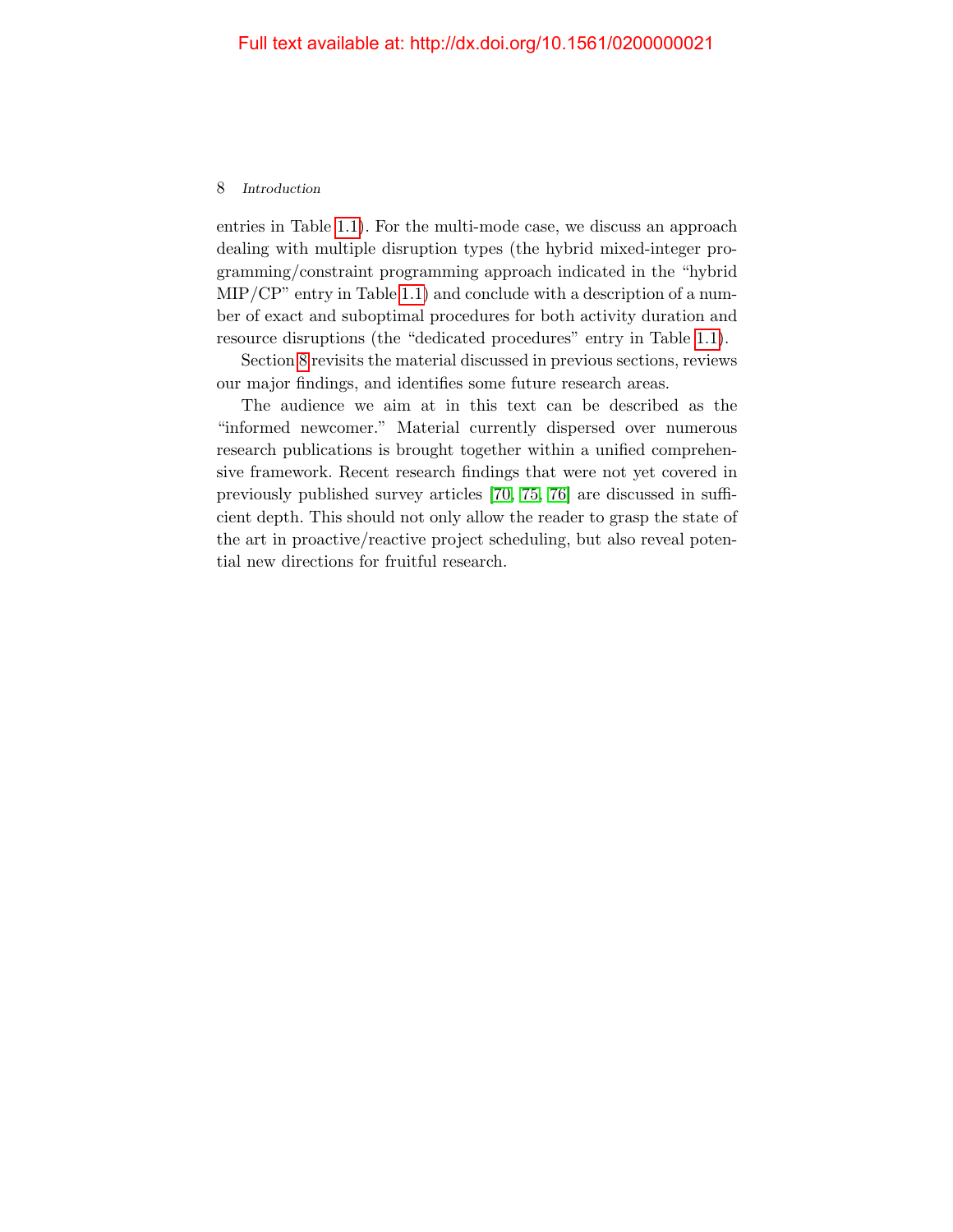- <span id="page-16-0"></span>[1] M. A. Al-Fawzan and M. Haouari, "A bi-objective problem for robust resourceconstrained project scheduling," International Journal of Production Economics, vol. 96, pp. 175–187, 2005.
- [2] C. Artigues, P. Michelon, and S. Reusser, "Insertion techniques for static and dynamic resource-constrained project scheduling," European Journal of Operational Research, vol. 149, no. 2, pp. 249–267, 2003.
- [3] C. Artigues and D. Rivreau, "Heuristics," in Resource-constrained Project Scheduling — Models, Algorithms, Extensions and Applications, (C. Artigues, S. Demassey, and E. Néron, eds.), pp. 88–105, Hoboken: Wiley, 2008.
- [4] C. Artigues and F. Roubellat, "A polynomial activity insertion algorithm in a multiresource schedule with cumulative constraints and multiple modes," European Journal of Operational Research, vol. 127, pp. 297–316, 2000.
- [5] B. Ashtiani, R. Leus, and M.-B. Aryanezhad, "New competitive results for the stochastic resource-constrained project scheduling problem: Exploring the benefits of pre-processing," Journal of Scheduling, vol. 14, no. 2, pp. 157–171, 2011.
- <span id="page-16-1"></span>[6] H. Aytug, M. A. Lawley, K. McKay, S. Mohan, and R. Uzsoy, "Executing production schedules in the face of uncertainties: A Review and some future directions," European Journal of Operational Research, vol. 161, pp. 86–110, 2005.
- [7] F. Ballestin, "When is it worthwhile to work with the stochastic RCPSP?," Journal of Scheduling, vol. 10, no. 3, pp. 153–166, 2007.
- [8] F. Ballestin and R. Leus, "Resource-constrained project scheduling for timely project completion with stochastic activity durations," Production and Operations Management, vol. 18, pp. 459–474, 2009.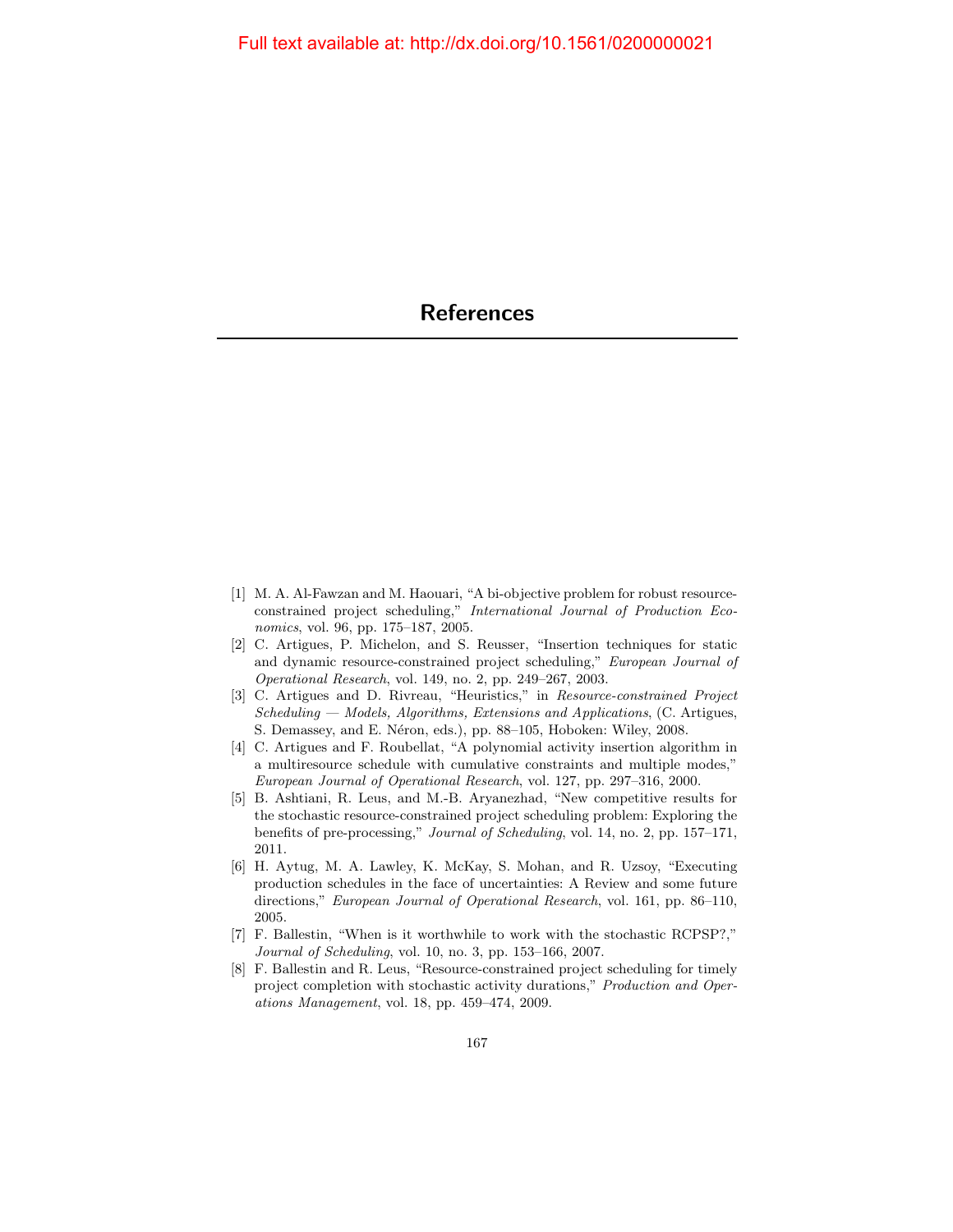- [9] F. Ballestin and N. Trautmann, "A metaheuristic approach for the resourceconstrained weighted earliness-tardiness project scheduling problem," International Journal of Production Research, vol. 46, pp. 6231–6249, 2008.
- [10] P. Baptiste and C. Le Pape, "Constraint propagation and decomposition techniques for highly disjunctive and highly cumulative project scheduling problems," Constraints, vol. 5, no. 1–2, pp. 119–139, 2000.
- [11] P. Baptiste, C. Le Pape, and W. Nuijten, "Satisfiability tests and timebound adjustments for cumulative scheduling problems," Annals of Operations Research, vol. 92, pp. 305–333, 1999.
- [12] P. Baumann, N. Trautmann, and A. Zimmermann, "An implementation of the iterative forward/backward scheduling technique in Microsoft Project," in Proceedings 12th International Conference on Project Management and Scheduling (PMS 2010), April 26–28, 2010, pp. 81–84, Tours, 2010.
- [13] J. C. Beck and N. Wilson, "Proactive algorithms for job shop scheduling with probabilistic durations," Journal of Artificial Intelligence Research, vol. 28, no. 1, pp. 183–232, 2007.
- [14] T. Berthold, S. Heinz, M. E. Lübbecke, R. Möhring, and J. Schulz, "A constraint integer programming approach for resource-constrained project scheduling," Preprint 003-2010, Institut für Mathematik, Technische Universität Berlin, p.  $5, 2010$ .
- [15] J.-C. Billaut, A. Moukrim, and E. Sanlaville, eds., Flexibility and Robustness in Scheduling. Hoboken: John Wiley & Sons, 2008.
- [16] J. Blazewicz, J. K. Lenstra, and A. H. G. Rinnooy Kan, "Scheduling subject to resource constraints: Classification and complexity," Discrete Applied Mathematics, vol. 5, pp. 11–24, 1983.
- <span id="page-17-1"></span>[17] G. Bounds, "The last word on project management," IIE Solutions, pp. 41–43, November 1998.
- [18] J. A. Bowers, "Criticality in resource constrained networks," Journal of the Operational Research Society, vol. 46, pp. 80–91, 1995.
- <span id="page-17-0"></span>[19] P. Brucker, A. Drexl, R. Möhring, K. Neumann, and E. Pesch, "Resourceconstrained project scheduling: Notation, classification, models and methods," European Journal of Operational Research, vol. 112, pp. 3–41, 1999.
- [20] P. Brucker and S. Knust, "A linear programming and constraint propagationbased lower bound for the RCPSP," European Journal of Operational Research, vol. 127, pp. 355–362, 2000.
- [21] P. Brucker, S. Knust, A. Schoo, and O. Thiele, "A branch & bound algorithm for the resource-constrained project scheduling problem," European Journal of Operational Research, vol. 107, pp. 272–288, 1998.
- [22] J. Carlier and E. Néron, "On linear lower bounds for the resource-constrained project scheduling problem," European Journal of Operational Research, vol. 149, pp. 314–324, 2003.
- [23] C. Chapman and S. Ward, "Estimation and evaluation of uncertainty: A minimalist first pass approach," International Journal of Project Management, vol. 18, no. 6, pp. 369–383, 2000.
- [24] N. Christofides, R. Alvarez-Valdès, and J. M. Tamarit, "Project scheduling with resource constraints: A branch and bound approach," European Journal of Operational Research, vol. 29, pp. 262–273, 1987.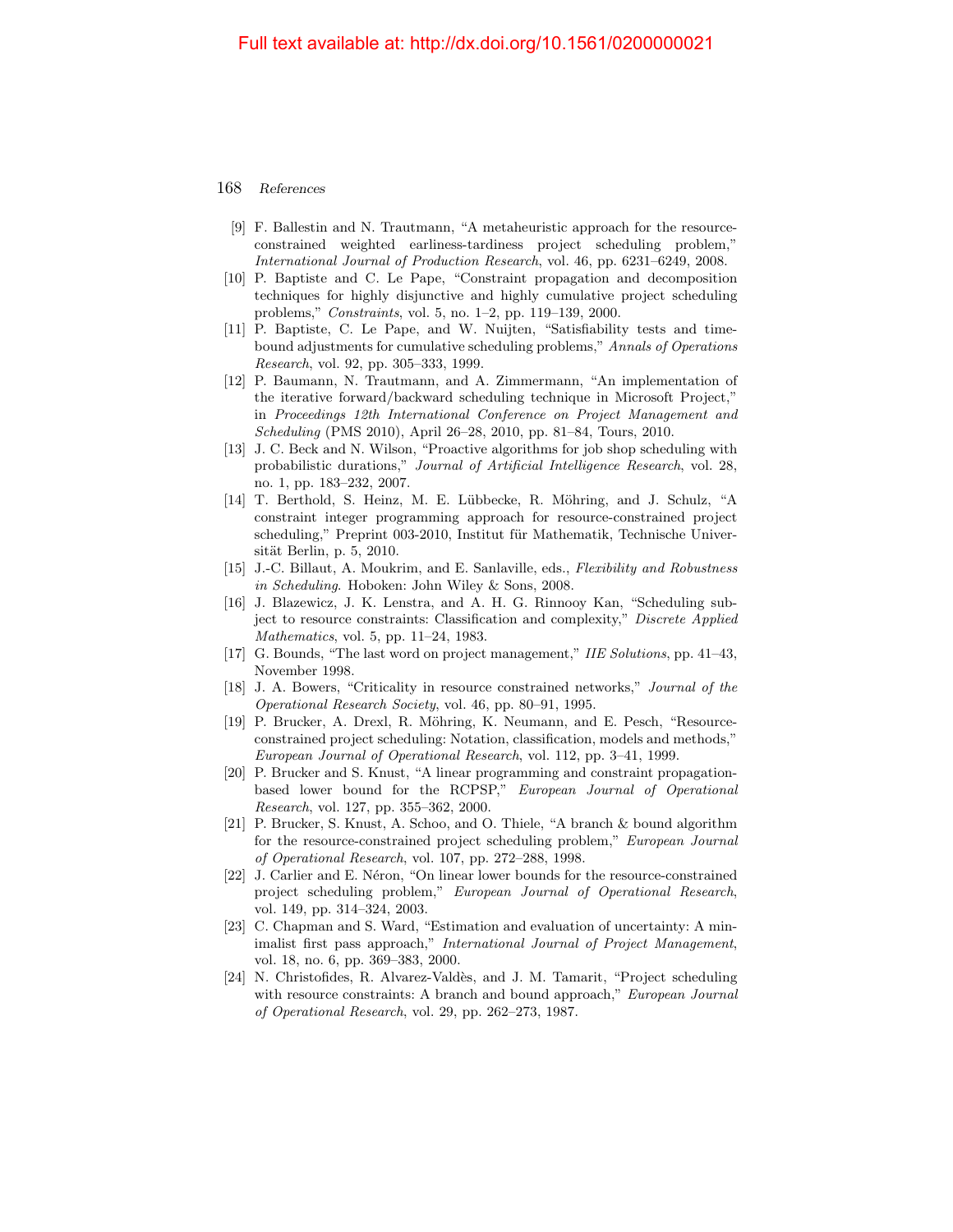- [25] D. K. H. Chua, Y. C. Kog, and P. K. Loh, "Critical success factors for different project objectives," Journal of Construction Engineering and Management, vol. 125, no. 3, pp. 142–150, 1999.
- [26] J. Clausen, J. Hansen, J. Larsen, and A. Larsen, "Disruption management," ORMS Today, vol. 28, pp. 40–43, 2001.
- [27] T. Cooke-Davies, "The "real" success factors on projects," International Journal of Project Management, vol. 20, no. 3, pp. 185–190, 2002.
- [28] S. Creemers, E. Demeulemeester, and S. Van de Vonder, "A new approach for quantitative risk analysis," Research Report KBI 1029, Department of Decision Sciences and Information Management (KBI), K.U.Leuven, Belgium, p. 26, 2010.
- [29] J. Damay, A. Quillot, and E. Sanlaville, "RCPSP: New approach, new gaps," in Proceedings of PMS 2004, (A. Oulamara and M.-C. Portmann, eds.), pp. 62–65, Nancy, April 26–28 2004.
- [30] A. De Meyer, C. H. Loch, and M. T. Pich, "Managing project uncertainty," Sloan Management Review, vol. 43, no. 2, pp. 60–67, 2002.
- [31] A. De Meyer, C. H. Loch, and M. Tisch, "Managing project uncertainty: From variation to chaos," MIT Sloan Management Review, pp. 60–67, Winter 2002.
- <span id="page-18-3"></span>[32] B. De Reyck, "Creating effective project plans: Making the most of project planning tools," Production and Inventory Management Journal, vol. 46, no. 2, pp. 10–25, 2010.
- <span id="page-18-2"></span>[33] B. De Reyck and S. van de Velde, "Informatiesystemen voor projectplanning: Meer communicatie dan optimalisatie," Business Logistics, vol. 99, no. 10, pp. 104–110, 1999.
- <span id="page-18-0"></span>[34] J. De Wit and W. Herroelen, "An evaluation of microcomputer-based software packages for project management," European Journal of Operational Research, vol. 49, pp. 102–139, 1990.
- [35] F. Deblaere, E. Demeulemeester, and W. Herroelen, "RESCON: Educational project scheduling software," Computer Applications in Engineering Education, to appear, 2009.
- [36] F. Deblaere, E. Demeulemeester, and W. Herroelen, "Generating proactive execution policies for resource-constrained projects with uncertain activity durations," Research Report KBI 1006, Department of Decision Sciences & Information Management, K. U. Leuven (Belgium), pp. 1–19, 2010.
- [37] F. Deblaere, E. Demeulemeester, and W. Herroelen, "Reactive scheduling in the multi-mode RCPSP," Computers & Operations Research, vol. 38, no. 1, pp. 63–74, 2011.
- [38] F. Deblaere, E. Demeulemeester, S. Van de Vonder, and W. Herroelen, "Robust resource allocation decisions in resource-constrained projects," Decision Sciences, vol. 38, no. 1, pp. 5–37, 2007.
- <span id="page-18-1"></span>[39] M. Deckers, Exploratief onderzoek naar het gebruik van informatiesystemen voor projectplanning. Eindverhandeling, K. U. Leuven, Belgium, 2001.
- [40] S. Demassey, "Mathematical programming formulations and lower bounds," in Resource-constrained Project Scheduling — Models, Algorithms, Extensions and Applications,  $(C.$  Artigues, S. Demassey, and E. Néron, eds.), pp.  $49–62$ , Hoboken: Wiley, 2008.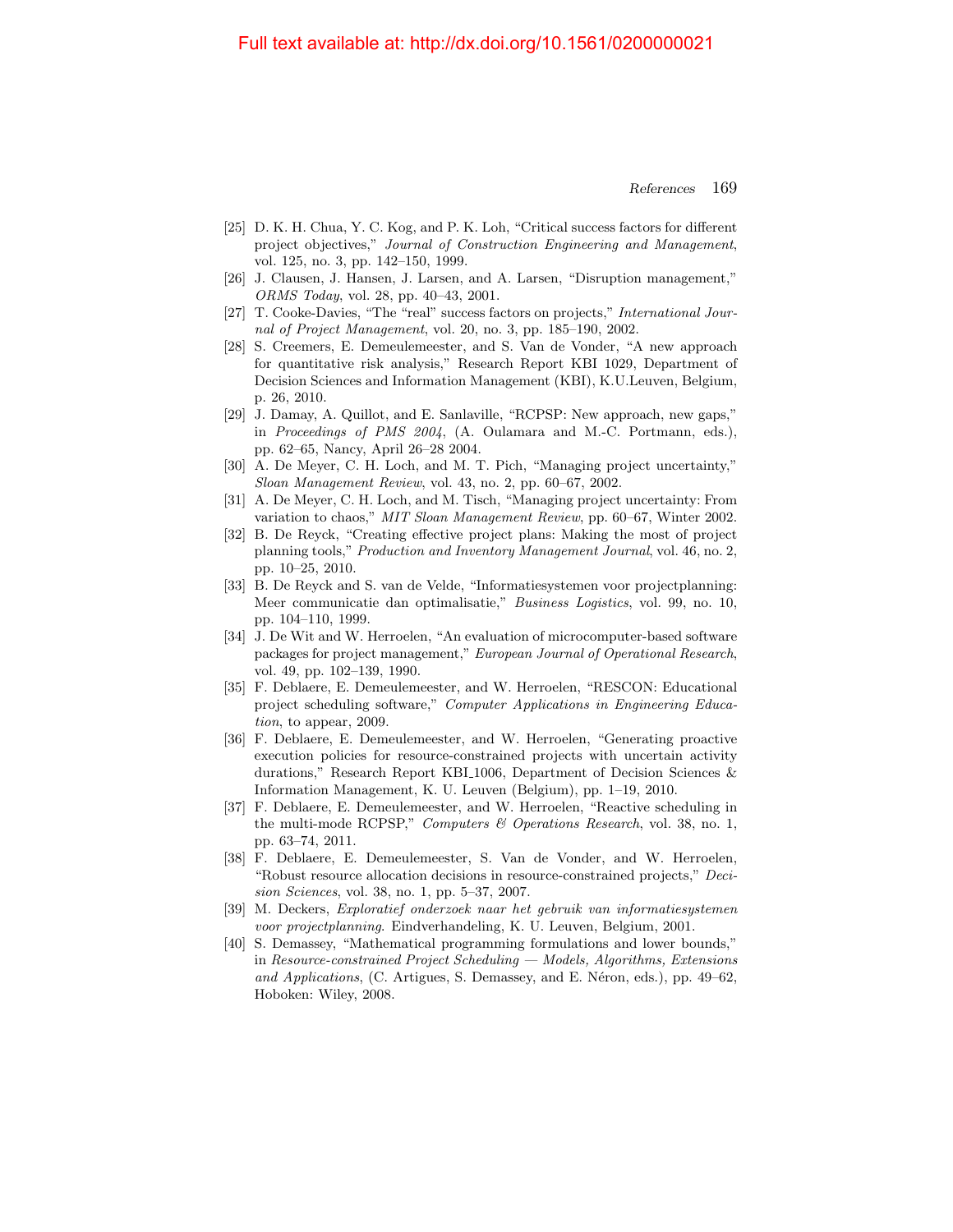- [41] S. Demassey, C. Artigues, P. Baptiste, and P. Michelon, "Lagrangean relaxation-based lower bounds for the RCPSP," in Proceedings of PMS 2004, (A. Oulamara and M.-C. Portmann, eds.), pp. 76–79, Nancy, April 26–28 2004.
- [42] S. Demassey, C. Artigues, and P. Michelon, "A hybrid constraint propagation– cutting plane algorithm for the RCPSP," in Proceedings of the 4th International Workshop on Integration of AI and OR Techniques in Constraint Programming for Combinatorial Optimization Problems (CPAIOR'02), pp. 321–331, Le Croisic, France, 2002.
- [43] E. Demeulemeester, B. De Reyck, and W. Herroelen, "The discrete time/resource trade-off problem in project networks: A branch-and-bound approach," IIE Transactions, vol. 32, pp. 1059–1069, 2000.
- [44] E. Demeulemeester and W. Herroelen, "A branch-and-bound procedure for the multiple resource-constrained project scheduling problem," Management Science, vol. 38, pp. 1803–1818, 1992.
- [45] E. Demeulemeester and W. Herroelen, "New benchmark results for the resource-constrained project scheduling problem," Management Science, vol. 43, pp. 1485–1492, 1997.
- <span id="page-19-0"></span>[46] E. Demeulemeester and W. Herroelen, Project Scheduling — A Research Handbook, vol. 49, International Series in Operations Research & Management Science. New York: Springer-Verlag, 2002.
- [47] E. L. Demeulemeester, M. Vanhoucke, and W. S. Herroelen, "RanGen: A network generator for activity-on-the-node networks," Journal of Scheduling, vol. 6, pp. 17–38, 2003.
- <span id="page-19-1"></span>[48] U. Dorndorf, Project Scheduling with Time Windows — From Theory to Applications. Heidelberg: Physica-Verlag, 2002.
- [49] U. Dorndorf, E. Pesch, and T. Phan-Huy, "A time-oriented branch-and-bound algorithm for project scheduling with generalized precedence constraints," Management Science, vol. 46, pp. 1365–1384, 2000.
- [50] A. Drexl, "Scheduling of project networks by job assignment," Management Science, vol. 37, pp. 1590–1602, 1991.
- <span id="page-19-2"></span>[51] B. Flyvbjerg, "Design by deception — The politics of megaproject approval," Harvard Design Magazine, pp. 50–59, Spring/Summer 2005.
- <span id="page-19-3"></span>[52] B. Flyvbjerg, N. Bruzelius, and W. Rothengatter, Megaprojects and Risk: An Anatomy of Ambition. Cambridge: Cambridge University Press, 2003.
- [53] T. L. Fox and J. W. Spence, "Tools of the trade: A survey of project management tools," Project Management Journal, vol. 29, no. 3, pp. 20–27, 1998.
- [54] N. Fu, H. C. Lau, and F. Xiao, "Generating robust schedules subject to resource and duration uncertainties," Proceedings of the Eighteenth International Conference on Automated Planning and Scheduling (ICAPS 2008), pp. 83–90, 2008.
- [55] N. Fu, P. Varakantham, and L. H. Chuin, "Towards finding robust execution strategies for RCPSP/max with durational uncertainty," Proceedings of the Twentieth International Conference on Automated Planning and Scheduling (INCAPS 2010), pp. 73–80, 2010.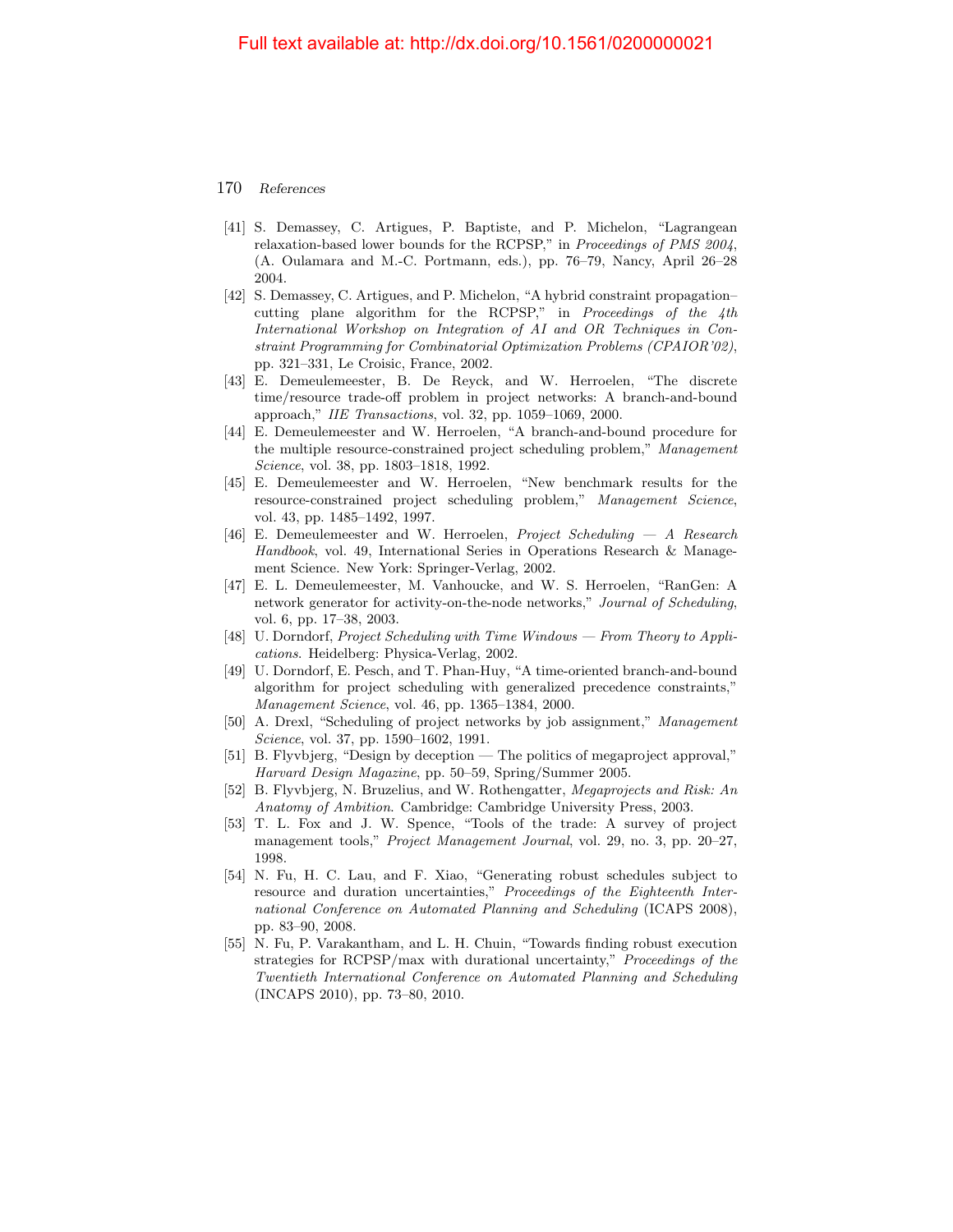- [56] P. D. Galloway, "Survey of the construction industry relative to the use of CPM scheduling for construction projects," Journal of Construction Engineering Management, vol. 132, pp. 697–711, 2006.
- <span id="page-20-3"></span>[57] E. M. Goldratt, Critical Chain. Great Barrington: The North River Press, 1997.
- [58] D. Golenko-Ginsburg and D. Gonik, "Stochastic network project scheduling with non-consumable limited resources," International Journal of Production Economics, vol. 48, pp. 29–37, 1997.
- [59] R. Graham, "Bounds on multiprocessing timing anomalies," Bell System Technical Journal, vol. 45, pp. 1563–1581, 1966.
- [60] M. Greer, "14 key principles for PM success," http://www.michaelfgreer.col, 2009.
- [61] J. N. Hagstrom, "Computational complexity of PERT problems," Networks, vol. 18, no. 2, pp. 139–147, 1988.
- [62] N. G. Hall, "Teaching modern project management as an MBA elective," Paper presented at the 2010 INFORMS Annual Meeting, November 7–10, 2010, Austin (Texas), 2010.
- [63] S. Hartmann, "Project scheduling under limited resources," Lecture Notes in Economics and Mathematical Systems, vol. 478, p. 1999.
- [64] S. Hartmann, "A competitive genetic algorithm for resource-constrained project scheduling," Naval Research Logistics, vol. 45, pp. 733–750, 1998.
- <span id="page-20-0"></span>[65] S. Hartmann and D. Briskorn, "A survey of variants and extensions of the resource-constrained project scheduling problem," European Journal of Operational Research, vol. 207, no. 1, pp. 1–14, 2010.
- [66] S. Hartmann and R. Kolisch, "Experimental evaluation of state-of-the-art heuristics for the resource-constrained project scheduling problem," *European* Journal of Operational Research, vol. 127, pp. 394–407, 2000.
- [67] R. Herrerias, J. Garcia, and S. Cruz, "A note on the reasonabless of PERThypotheses," Operations Research Letters, vol. 31, pp. 60–62, 2003.
- [68] J. M. Herrerias-Velasco, R. Herrerias-Pleguezuelo, and J. R. van Dorp, "Revisiting the PERT mean and variance," European Journal of Operational Research, vol. 210, no. 2, pp. 448–451, 2011.
- <span id="page-20-2"></span>[69] W. Herroelen, "Project scheduling — Theory and Practice," Production and Operations Management, vol. 14, pp. 413–432, 2005.
- <span id="page-20-5"></span>[70] W. Herroelen, "Generating robust baseline schedules," in INFORMS Tutorials in Operations Research 2007, (T. Klastorin, ed.), pp. 124–144, Hanover: INFORMS, 2007.
- <span id="page-20-1"></span>[71] W. Herroelen, B. De Reyck, and E. Demeulemeester, "Resource-constrained project scheduling  $- A$  survey of recent developments," Computers and Operations Research, vol. 25, no. 4, pp. 279–302, 1998.
- <span id="page-20-4"></span>[72] W. Herroelen and E. Demeulemeester, "Forensic project management: Avoidance and analysis of project schedule delays," Production and Inventory Management Journal, special issue, vol. 46, no. 2, pp. 44–55, 2010.
- [73] W. Herroelen, E. Demeulemeester, and B. De Reyck, "A classification scheme for project scheduling," in Project Scheduling — Recent Models, Algorithms and Applications, (J. Weglarz, ed.), pp. 1–26, Boston: Kluwer, 1998.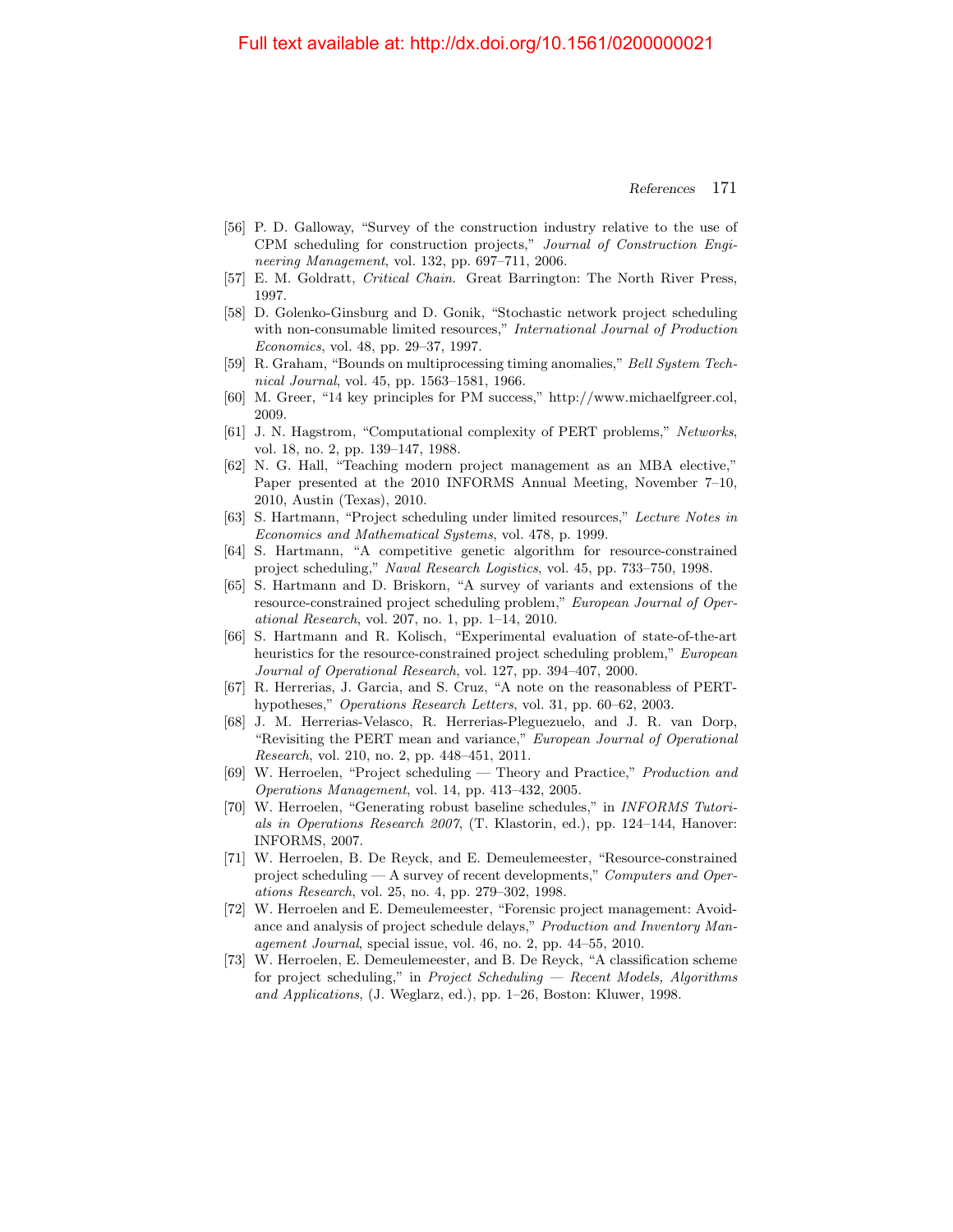- [74] W. Herroelen and R. Leus, "On the merits and pitfalls of critical chain scheduling," Journal of Operations Management, vol. 19, pp. 557–577, 2001.
- <span id="page-21-0"></span>[75] W. Herroelen and R. Leus, "Robust and reactive project scheduling: A review and classification of procedures," International Journal of Production Research, vol. 42, no. 8, pp. 1599–1620, 2004.
- <span id="page-21-5"></span>[76] W. Herroelen and R. Leus, "Identification and illumination of popular misconceptions about project scheduling and time buffering in a resource-constrained environment," Journal of the Operational Research Society, vol. 56, pp. 102– 109, 2005.
- <span id="page-21-4"></span>[77] W. Herroelen and R. Leus, "Project scheduling under uncertainty: Survey and research potentials," European Journal of Operational Research, vol. 165, no. 2, pp. 289–306, 2005.
- [78] W. Herroelen, R. Leus, and E. Demeulemeester, "Critical chain scheduling: Do not oversimplify," Project Management Journal, vol. 33, no. 4, pp. 48–60, 2002.
- [79] D. Hillson, "Addressing risk," PM Network, October 6 2003.
- [80] D. T. Hulett, Practical Schedule Risk Analysis. England: Gower Publishing Limited, 2009.
- [81] I. Hyväri, "Project management effectiveness in project-oriented business organizations," International Journal of Project Management, vol. 24, pp. 216–225, 2006.
- [82] G. Igelmund and F. Radermacher, "Algorithmic approaches to preselective strategies for stochastic scheduling problems," Networks, vol. 13, no. 1, pp. 29–48, 1983.
- [83] G. Igelmund and F. Radermacher, "Preselective policies for the optimization of stochastic project networks under resource constraints," Networks, vol. 13, pp. 1–28, 1983.
- [84] A. Ismail, K. A. Rashid, and W. J. Hilo, "The use of project management software in the construction industry," Journal of Applied Sciences, vol. 9, no. 10, pp. 1985–1989, 2009.
- [85] J. Kamburowski, "New validation of PERT times," Omega, vol. 25, no. 3, pp. 323–328, 1997.
- <span id="page-21-3"></span>[86] J. E. Kelley and M. R. Walker, "Critical path planning and scheduling," Proceedings of the Eastern Joint Computer Conference, vol. 16, pp. 160–172, 1959.
- [87] A. Kéri and T. Kis, "Primal-dual combined with constraint propagation for solving rcpspwet," in Proceedings of 2nd Multidisciplinary International Conference on Scheduling: Theory and Applications, New York, 2005.
- [88] A. Kéri and T. Kis, "Computing tight time windows for RCPSPWET with the primal-dual method," in Proceedings 4th International Conference CPAIOR, pp. 127–140, Belgium: Brussels, 2007.
- <span id="page-21-1"></span>[89] T. Klastorin, Project Management — Tools and Trade-Offs. Hoboken: Wiley, 2004.
- <span id="page-21-2"></span>[90] R. Klein, Scheduling of Resource-Constrained Projects. Boston: Kluwer Academic Publishers, 2000.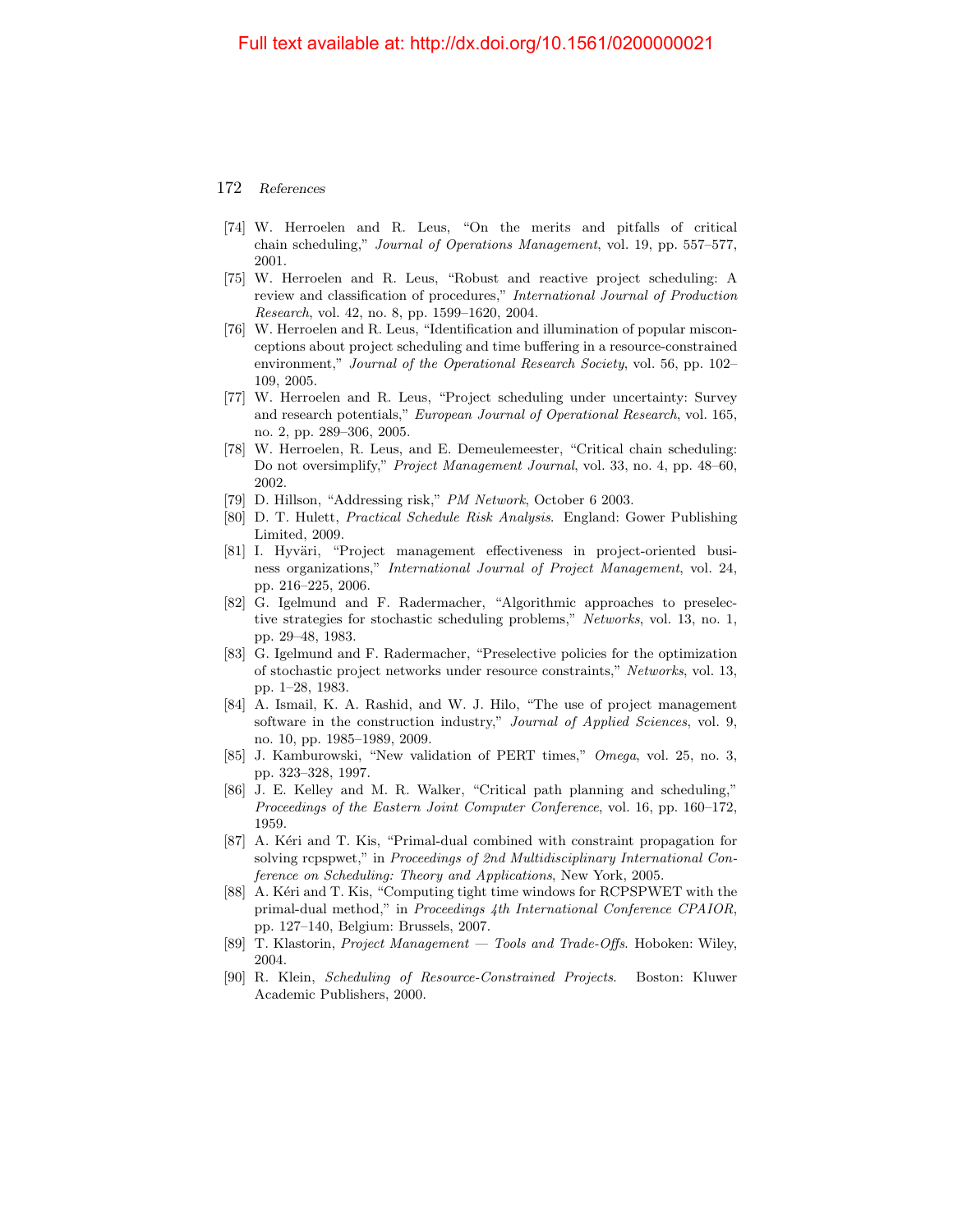- [91] R. Klein and A. Scholl, "Computing lower bounds by destructive improvement: An application to resource-constrained project scheduling," European Journal of Operational Research, vol. 112, no. 2, pp. 322–346, 1999.
- [92] P. Kobylanski and D. Kuchta, "A note on the paper by M. A. Al-Fawzan and M. Haouari about a bi-objective problem for robust resource-constrained project scheduling," International Journal of Production Economics, vol. 107, pp. 496–501, 2007.
- [93] R. Kolisch, "Efficient priority rules for the resource-constrained project scheduling problem," Journal of Operations Management, vol. 14, no. 3, pp. 179–192, 1996.
- <span id="page-22-1"></span>[94] R. Kolisch, "Resource allocation capabilities of commercial project management software packages," Interfaces, vol. 29, no. 4, pp. 19–31, 1999.
- [95] R. Kolisch and S. Hartmann, "Experimental investigation of heuristics for resource-constrained project scheduling: An update," European Journal of Operational Research, vol. 174, pp. 23–37, 2006.
- <span id="page-22-0"></span>[96] R. Kolisch and R. Padman, "An integrated survey of deterministic project scheduling," Omega, vol. 29, pp. 249–272, 2001.
- [97] R. Kolisch and A. Sprecher, "PSPLIB A project scheduling library," European Journal of Operational Research, vol. 96, no. 1, pp. 205–216, 1997.
- [98] R. Kolisch, A. Sprecher, and A. Drexl, "Characterization and generation of a general class of resource-constrained project scheduling problems," Management Science, vol. 41, pp. 1693–1704, 1995.
- [99] O. Koné, C. Artigues, P. Lopez, and M. Mongeau, "Event-based MILP models for resource-constrained project scheduling problems," Paper presented at the EURO XXIII Meeting, Bonn, July 5–8, 2009.
- [100] R. Korf, "Depth-first iterative deepening: An optimal admissible tree search," Artificial Intelligence, vol. 27, no. 1, pp. 97–109, 1985.
- [101] J. Kuster, D. Jannach, and G. Friedrich, "Applying local rescheduling in response to schedule disruptions," Annals of Operations Research, vol. 180, pp. 265–282, 2010.
- [102] O. Lambrechts, "Robust project scheduling subject to resource breakdowns, Ph.D. dissertation," Katholieke Universiteit Leuven, Belgium, 2007.
- [103] O. Lambrechts, E. Demeulemeester, and W. Herroelen, "Proactive and reactive strategies for resource-constrained project scheduling with uncertain resource availabilities," Journal of Scheduling, vol. 11, no. 2, pp. 121–136, 2008.
- [104] O. Lambrechts, E. Demeulemeester, and W. Herroelen, "A tabu search procedure for developing robust predictive project schedules," International Journal of Production Economics, vol. 111, no. 2, pp. 493–508, 2008.
- [105] O. Lambrechts, E. Demeulemeester, and W. Herroelen, "Time slack-based techniques for robust project scheduling subject to resource uncertainty," Annals of Operations Research, to appear, 2010.
- [106] H. C. Lau, T. Ou, and F. Xiao, "Robust local search and its application to generating robust schedules," in Proceedings of the Seventeenth International Conference on Automated Planning and Scheduling (ICAPS 2007), pp. 208–215, 2007.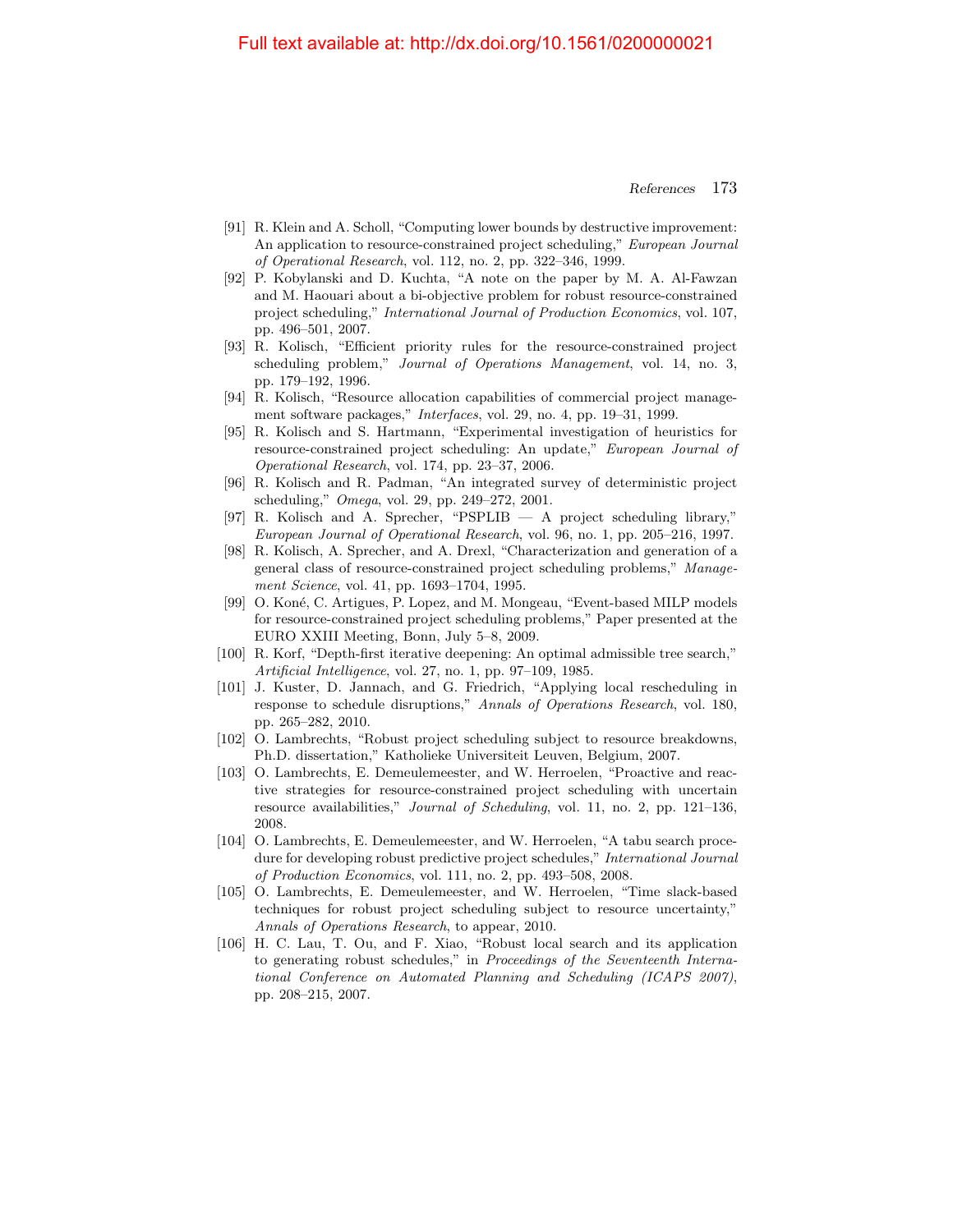- [107] R. Leus, "The generation of stable project plans," Ph.D. Thesis, Department of Business and Economics, Katholieke Universiteit Leuven, Belgium, 2003.
- [108] R. Leus and W. Herroelen, "Stability and resource allocation in project planning," IIE Transactions, vol. 36, no. 7, pp. 667–682, 2004.
- [109] R. Leus and W. Herroelen, "The complexity of machine scheduling for stability with a single disrupted job," Operations Research Letters, vol. 33, no. 2, pp. 151–156, 2005.
- [110] K. Li and R. Willis, "An iterative scheduling technique for resourceconstrained project scheduling," European Journal of Operational Research, vol. 56, pp. 370–379, 1992.
- [111] M. J. Liberatore and B. Pollack-Johnson, "Factors influencing the usage and selection of project management software," IEEE Transactions on Engineering Management, vol. 50, no. 2, pp. 164–174, 2003.
- [112] J. Maes, C. Vandoren, L. Sels, and F. Roodhooft, "Onderzoek naar oorzaken van faillissementen van kleine en middelgrote bouwondernemingen," Centrum voor Toegepast Economisch Onderzoek, K.U.Leuven, 2000.
- <span id="page-23-2"></span>[113] D. G. Malcolm, J. H. Roseboom, C. E. Clark, and W. Fazar, "Application of a technique for research and development program evaluation," Operations Research, vol. 7, no. 5, pp. 646–669, 1959.
- <span id="page-23-1"></span>[114] C. Maroto and P. Tormos, "Project management: An evaluation of software quality," International Transactions in Operational Research, vol. 1, pp. 209–221, 1994.
- [115] S. V. Mehta and R. M. Uzsoy, "Predictive scheduling of a job shop subject to breakdowns," IEEE Transactions on Robotics and Automation, vol. 14, pp. 365–378, 1998.
- <span id="page-23-0"></span>[116] S. V. Mehta and R. M. Uzsoy, "Predictive scheduling of a single machine subject to breakdowns," International Journal of Computer Integrated Manufacturing, vol. 12, no. 1, pp. 15–38, 1999.
- [117] A. Mingozzi, V. Maniezzo, S. Ricciardelli, and L. Bianco, "An exact algorithm for the resource-constrained project scheduling problem," Management Science, vol. 44, pp. 715–729, 1998.
- [118] R. Möhring and F. Stork, "Linear preselective policies for stochastic project scheduling," Mathematical Methods of Operations Research, vol. 52, no. 3, pp. 501–515, 2000.
- [119] R. H. Möhring, "Scheduling under uncertainty: Bounding the makespan distribution," in Computational Discrete Mathematics: Advanced Lectures, (H. Alt, ed.), New York: Springer, 2001.
- [120] R. H. Möhring, F. J. Radermacher, and G. Weiss, "Stochastic scheduling problems 1 — General strategies,"  $ZOR$  — Zeitschrift für Operations Research, vol. 28, pp. 193–260, 1984.
- [121] R. H. Möhring, F. J. Radermacher, and G. Weiss, "Stochastic scheduling problems II — Set strategies,"  $ZOR$  — Zeitschrift für Operations Research, vol. 29, pp. 65–104, 1985.
- [122] R. H. Möhring, A. S. Schulz, F. Stork, and M. Uetz, "Solving project scheduling problems by minimum cut computations," Management Science, vol. 49, no. 3, pp. 330–350, 2003.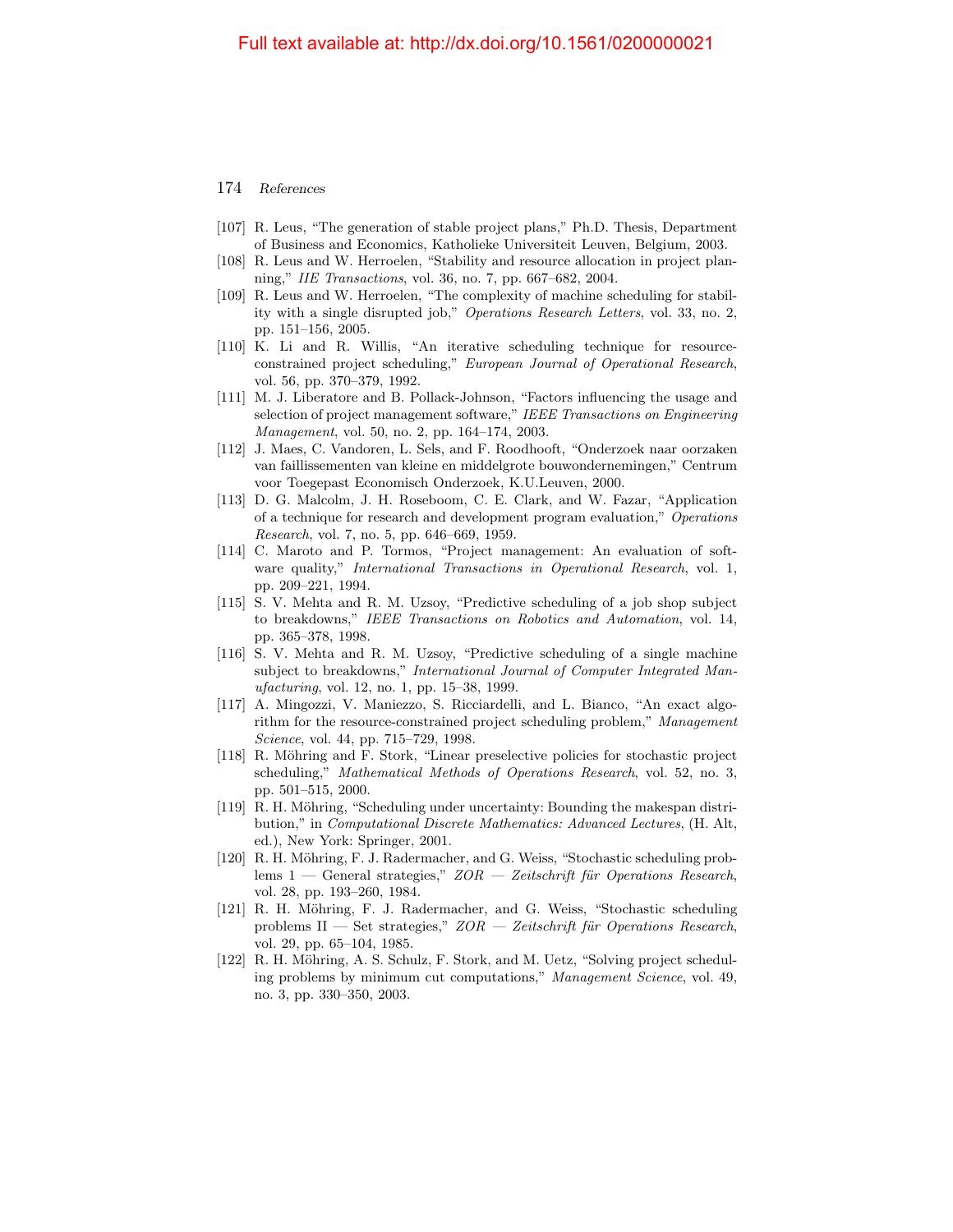- [123] G. Naegler and S. Schoenherr, "Resource allocation in a network model the Leinet system," in Advances in Project Scheduling, (R. Slowinski and J. Weglarz, eds.), Chapter II.8, Elsevier, 1989.
- <span id="page-24-0"></span>[124] K. Neumann, C. Schwindt, and J. Zimmermann, Project Scheduling with Time Windows and Scarce Resources. Springer-Verlag: Berlin, 2003.
- [125] R. C. Newbold, Project Management in the Fast Lane Applying the Theory of Constraints. Cambridge: The St Lucie Press, 1998.
- [126] R. C. Newbold, The Billion Dollar Solution Secrets of Prochain Project Management. Lake Ridge: ProChain Press, 2008.
- <span id="page-24-1"></span> $[127]$  L. Ozdamar and G. Ulusoy, "A survey on the resource-constrained project scheduling problem," IIE Transactions, vol. 27, pp. 574–586, 1995.
- [128] J. Patterson, "A comparison of exact procedures for solving the multiple constrained resource project scheduling problem," Management Science, vol. 30, pp. 854–867, 1984.
- [129] *PM Network*, "July, p. 12," 2003.
- [130] N. Policella, "Scheduling with uncertainty A proactive approach using partial order schedules," Ph.D. Thesis, Italy: Università degli Studi di Roma "La Sapienza", 2005.
- [131] N. Policella, A. Oddi, S. Smith, and A. Cesta, "Generating robust partial order schedules," in Proceedings of CP2004, pp. 496–511, Canada, Toronto: Springer, 2004.
- [132] B. Pollack-Johnson and M. J. Liberatore, "Project management software usage patterns and suggested research directions for future developments," Project Management Journal, vol. 20, no. 2, pp. 19–28, 1998.
- [133] A. A. B. Pritsker, L. J. Watters, and P. M. Wolfe, "A zero-one programming approach to scheduling with limited resources," Management Science, vol. 16, pp. 93–108, 1969.
- [134] ProChain, "ProChain Solutions, Inc.," http://www.prochain.com.
- [135] PS8, "Sciforma Corp," http://www.sciforma.com.
- [136] F. J. Radermacher, "Scheduling of project networks," Annals of Operations Research, vol. 4, pp. 227–252, 1985.
- [137] R. Rasconi, A. Cesta, and N. Policella, "Validating scheduling approaches against executional uncertainty," Journal of Intelligent Manufacturing, vol. 21, pp. 49–64, 2010.
- [138] L. Raymond and F. Bergeron, "Project management information systems: An empirical study of their impact on project managers and project success," International Journal of Project Management, vol. 26, pp. 213–220, 2008.
- [139] S. Ross, *Stochastic Processes*. New York: John Wiley, 1983.
- [140] J. K. Sankaran, D. L. Bricker, and S.-H. Huang, "A strong fractional cutting planes algorithm for resource-constrained project scheduling," International Journal of Industrial Engineering, vol. 6, no. 2, pp. 99–111, 1999.
- [141] D. Schatteman, W. Herroelen, A. Boone, and S. Van de Vonder, "A methodology of integrated risk management and proactive scheduling of construction projects," Journal of Construction Engineering and Management, vol. 134, no. 11, pp. 885–895, 2008.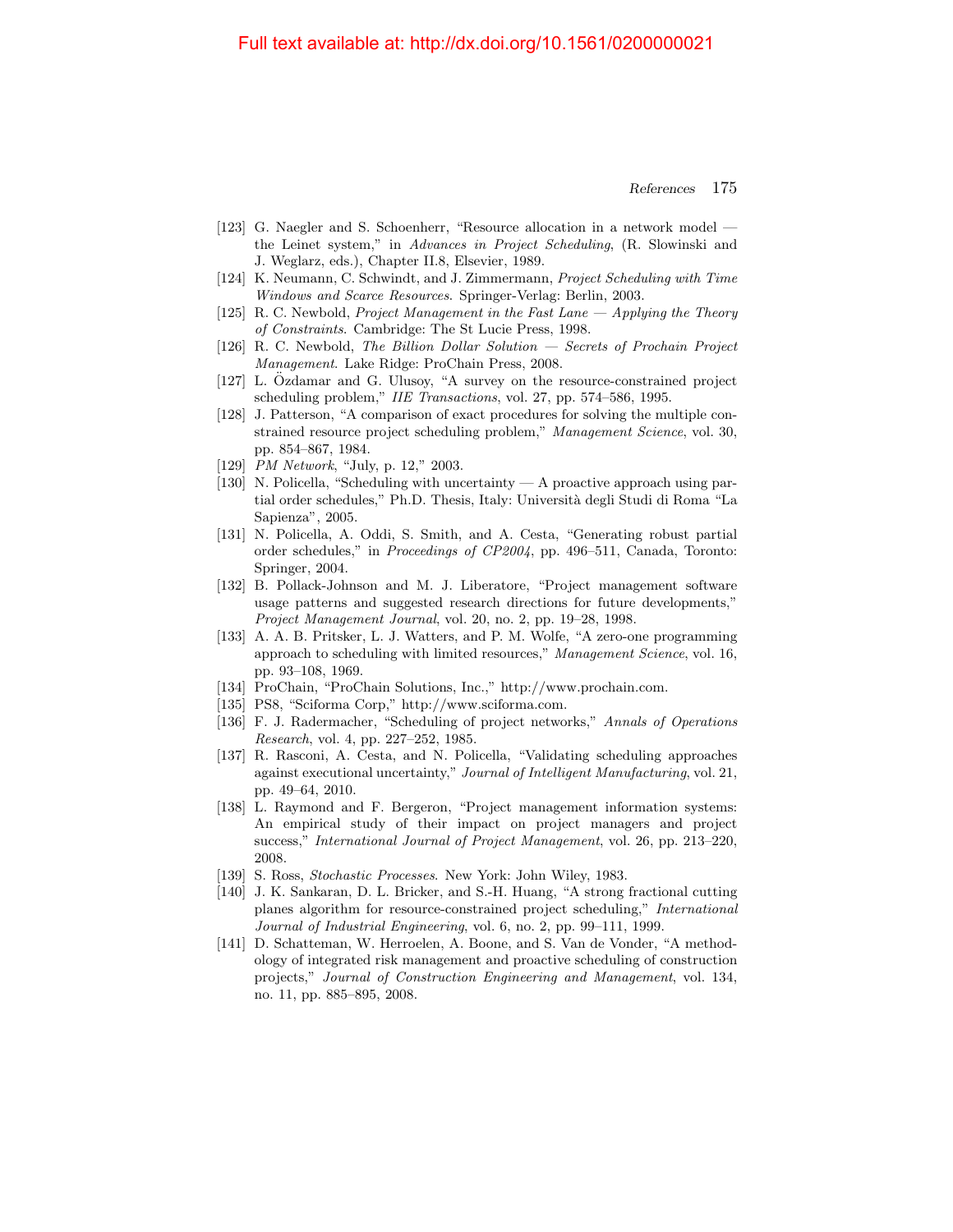- [142] A. Schutt, T. Feydy, P. Stuckey, and M. G. Wallace, "Why cumulative decomposition is not as bad as it sounds," Lecture Notes in Computer Science, vol. 5732/2009, pp. 746–761, 2009.
- [143] K. Schwalbe, "Managing information technology projects, 6th edition," Course Technology Cengage Learning, 2011.
- [144] C. Schwindt, "Minimizing earliness/tardiness costs of resource-constrained projects," in Operations Research Proceedings, (K. Inderfurth et al., ed.), Berlin: Springer, 2000.
- <span id="page-25-0"></span>[145] C. Schwindt, Resource Allocation in Project Management. Berlin: Springer-Verlag, 2005.
- [146] A. Sprecher, "Scheduling resource-constrained projects at modest resource requirements," Management Science, vol. 46, pp. 710–723, 2000.
- [147] A. Sprecher, S. Hartmann, and A. Drexl, "An exact algorithm for project scheduling with multiple modes," OR Spektrum, vol. 19, pp. 195–203, 1997.
- [148] F. Stork, "Stochastic resource-constrained project scheduling," Ph.D. Thesis, Techische Universität Berlin, Germany, 2001.
- [149] L. V. Tavares, Advanced Models for Project Management. Dordrecht: Kluwer Academic Publishers, 1999.
- [150] L. V. Tavares, J. A. Ferreira, and J. S. Coelho, "The risk of delay of a project in terms of the morphology of its network," European Journal of Operational Research, vol. 119, pp. 510–537, 1999.
- [151] The Project Management Institute, Guide to the project management body of knowledge (PMBOK guide). Newton Square: The Project Management Institute, 2008.
- [152] The Standish Group, "CHAOS Summary," 2009.
- [153] W. Tian and E. Demeulemeester, "Railway scheduling reduces the expected makespan," in Research Report KBI 1004, Department of Decision Sciences and Information Management, K. U. Leuven, 2010.
- <span id="page-25-1"></span>[154] N. Trautmann and P. Baumann, "Resource-allocation capabilities of commercial project management software: An experimental analysis," in Proceedings International Conference on Computers and Industrial Engineering, pp. 1143– 1148, 6–9 July 2009, Troyes, 2009.
- <span id="page-25-2"></span>[155] N. Trautmann and P. Baumann, "Resource allocation capabilities of software packages for project management," European Journal of Operational Research, submitted, for publication, 2010.
- [156] Y. W. Tsai and D. D. Gemmill, "Using tabu search to schedule activities of stochastic resource-constrained projects," European Journal of Operational Research, vol. 111, pp. 129–141, 1998.
- [157] S. Van de Vonder, "Proactive-reactive procedures for robust project scheduling," Ph.D. Thesis, Katholieke Universiteit Leuven, Belgium, 2006.
- [158] S. Van de Vonder, F. Ballestin, E. Demeulemeester, and W. Herroelen, "Heuristic procedures for reactive project scheduling," Computers and Industrial Engineering, vol. 52, no. 1, pp. 11–28, 2007.
- [159] S. Van de Vonder, E. Demeulemeester, and W. Herroelen, "Proactive-reactive project scheduling trade-offs and procedures," in Perspectives in Modern